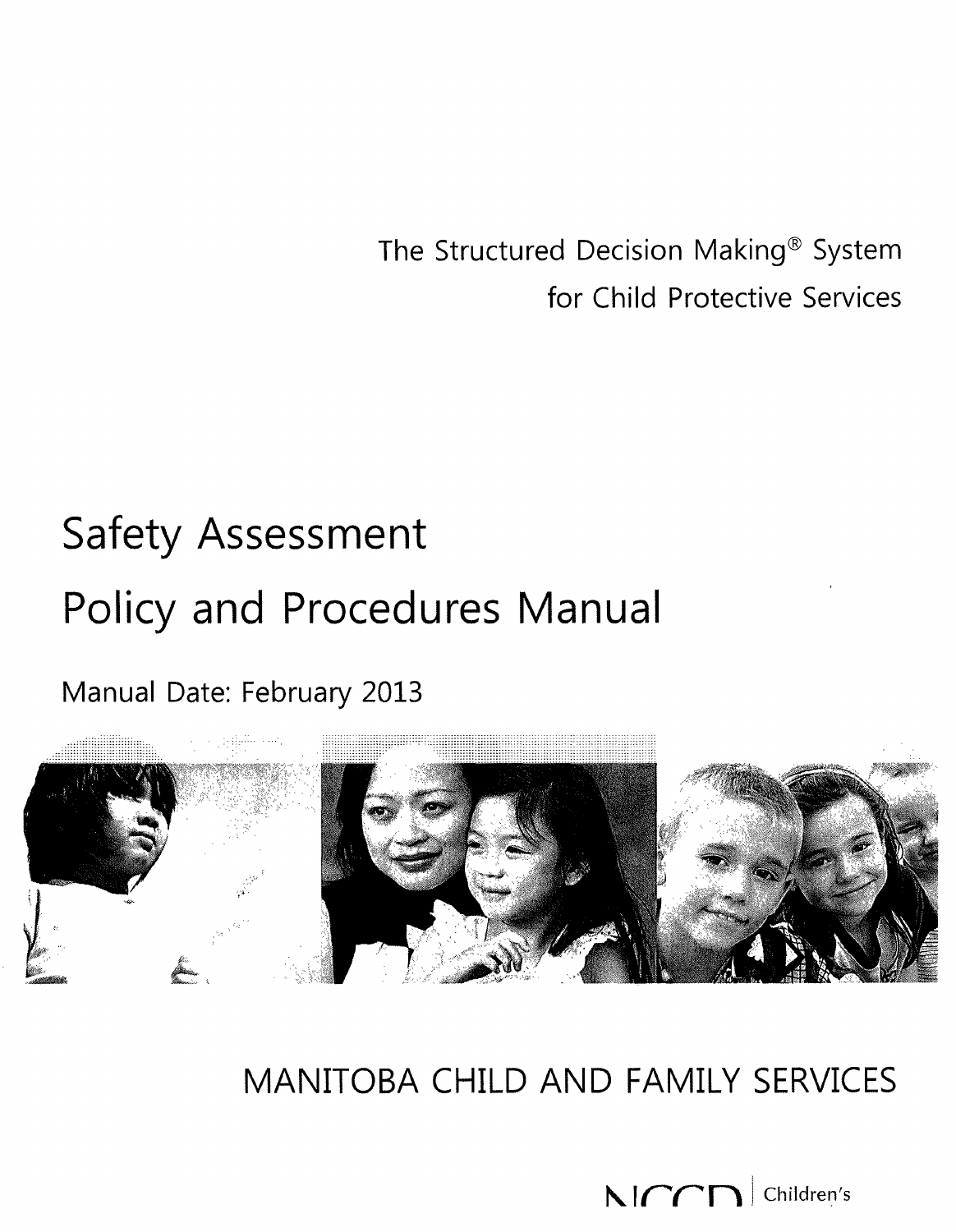# **SDM® SYSTEM GOALS**

# **SDM® Goals**

- 1. Reduce subsequent child maltreatment.
	- a. Reduce subsequent referrals.
	- b. Reduce subsequent substantiations.
	- c. Reduce subsequent injuries.
	- d. Reduce subsequent foster placements.
- 2. Expedite permanency for children.

# **SDM® Objectives**

- 1. Identify **critical decision points.**
- 2. Increase **reliability** of decisions.
- 3. Increase **validity** of decisions.
- 4. **Target resources** to families at **highest probability of future maltreatment.**
- 5. **Use case-level data** to inform decisions throughout the agency.

# **Critical Characteristics of the SDM® System**

Reliability: Structured assessments and protocols systematically focus on the critical decision points in the life of a case, increasing worker consistency in assessment and case planning. Families are assessed more objectively, and decision making is guided by facts of the case rather than by individual judgment.

Validity: Research repeatedly demonstrates the model's effectiveness at reducing subsequent abuse/neglect, as evidenced by reduced rates of subsequent referrals, substantiations, injuries to children/youth, and placements in foster care. The cornerstone of the model is the actuarial research-based probability assessment, which accurately classifies families according to the likelihood of subsequent maltreatment, enabling agencies to target services to families at highest probability of subsequent maltreatment.

Equity: Structured Decision Making" (SDM) assessments ensure that critical case characteristics, safety factors, and domains of family functioning are assessed for every family, every time, regardless of social differences. Detailed definitions for assessment items increase the likelihood that workers assess all families using a similar framework. Research demonstrates racial equity of the probability assessment in classifying families across probability levels. The reunification assessment has demonstrated expedited permanency for children/youth, regardless of race.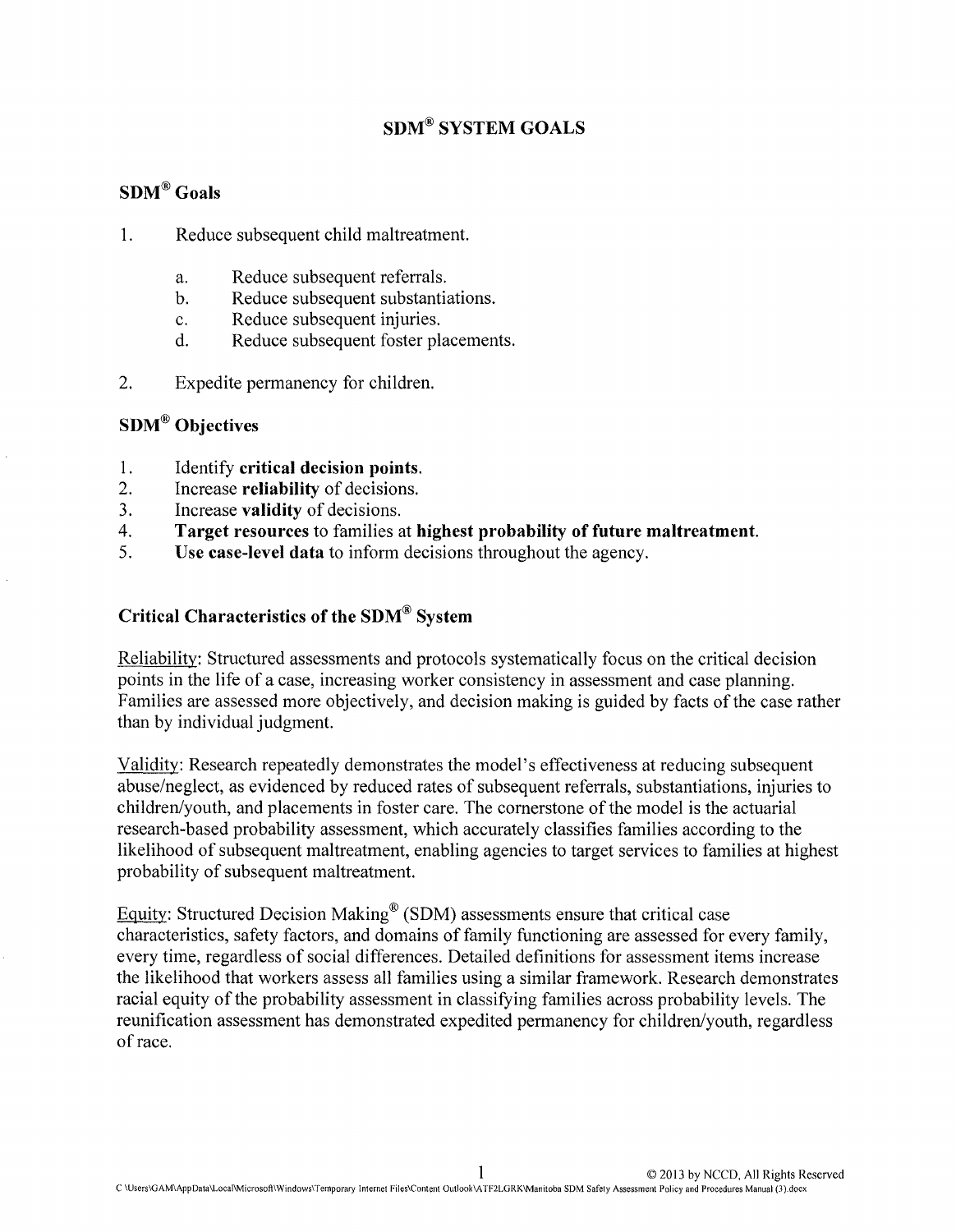Utility: The model and its assessments are easy to use and understand. Assessments are designed to focus on critical characteristics that are necessary and relevant to a specific decision point in the life of a case. Use of the assessments provides workers with a means to focus the information-gathering and assessment processes. By focusing on critical characteristics, workers are able to organise case narratives in a meaningful way. Additionally, the assessments facilitate communication between worker and supervisor, and unit to unit, about each family and the status of the case. Aggregate data facilitate communication among community partners and stakeholders.

# SDM@ GENERAL **DEFINITIONS**

1. Caregiver: Parents, guardians, or other adults in the household who provide care and supervision for the child/youth.

| <b>Household Situation</b>             | <b>Primary Caregiver</b>             | <b>Secondary Caregiver</b>                    |
|----------------------------------------|--------------------------------------|-----------------------------------------------|
| Two or more persons living<br>together | The person who provides most<br>care | The person who provides the<br>next most care |
| Single person living alone             | The caregiver                        | None                                          |

*If more than two household members are caregivers, the caregiver strengths and needs assessment will facilitate assessment of additional caregivers if needed.*

- 2. Family: Parents, adults fulfilling the parental role, guardians, children/youth, and others related by ancestry, adoption, or marriage; or as defined by family.
- 3. Household: All persons who have significant in-home contact with the child/youth, including those who have a familial or intimate relationship with any person in the home.

WHICH HOUSEHOLD IS ASSESSED? SDM® assessments are completed on households. When a child/youth's caregivers do not live together, the child/youth may be a member of two households.

*Always assess* the household of the alleged perpetrator. This may be the child/youth's primary residence if it is also the residence of the alleged perpetrator, or the household of a non-custodial caregiver if it is the alleged perpetrator's residence.

#### *Conditionally assess:*

If the alleged perpetrator is a non-custodial caregiver, also assess the custodial caregiver's household *if there is an allegation of failure to protect.*

If a child/youth is being removed from a custodial caregiver's household, *also assess safety of any non-custodial caregiver's household identified* if he/she will receive services from a mandated agency.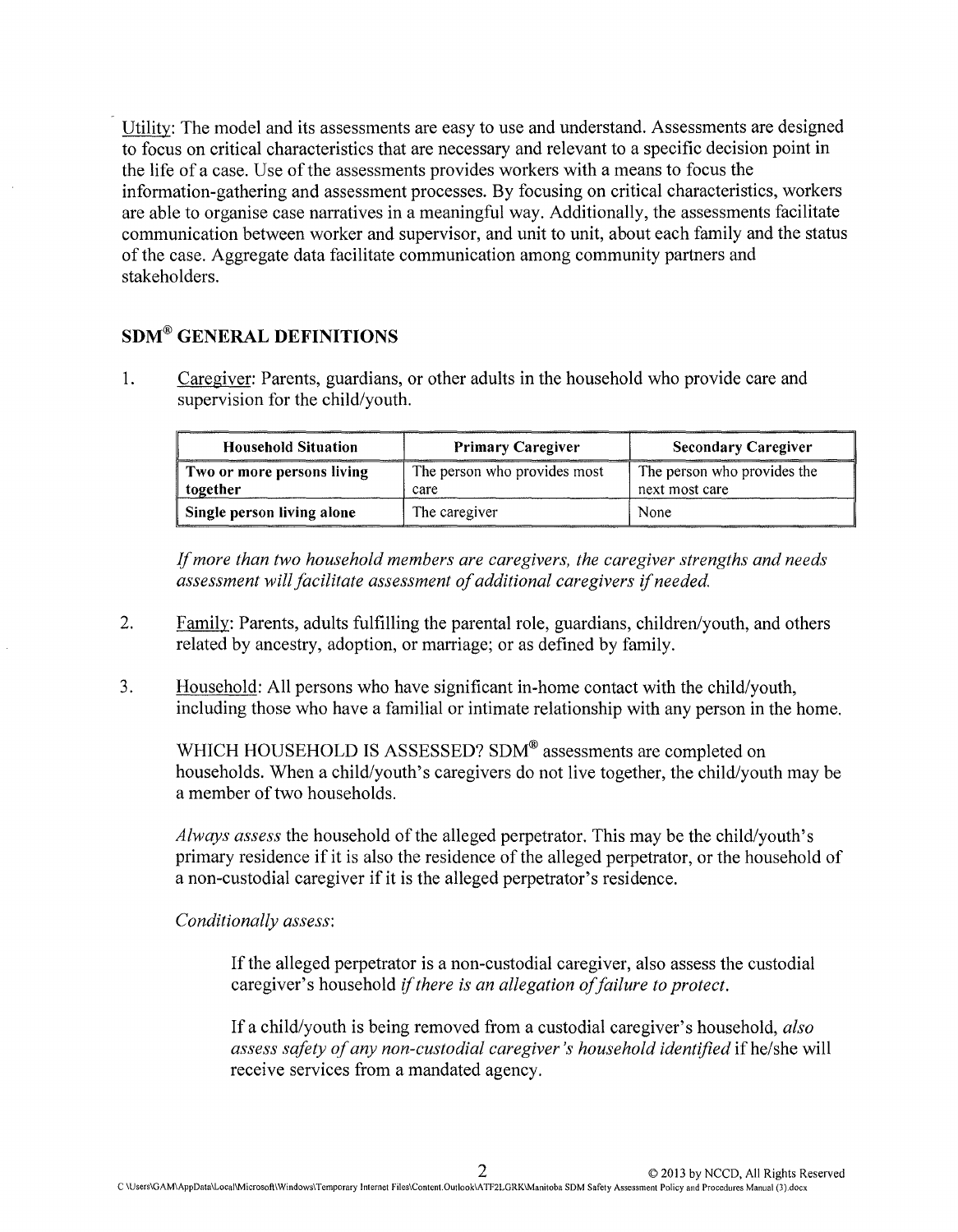#### MANITOBA CHILD AND FAMILY SERVICES SDM® SAFETY ASSESSMENT

|                                                                                                                                                                                                                                            | $\square$ No Secondary Caregiver |                      |  |  |
|--------------------------------------------------------------------------------------------------------------------------------------------------------------------------------------------------------------------------------------------|----------------------------------|----------------------|--|--|
| Case Reference:                                                                                                                                                                                                                            |                                  |                      |  |  |
|                                                                                                                                                                                                                                            |                                  |                      |  |  |
| Referral Date: 1 1 Assessment Date: 1 1 Initial Review Closing                                                                                                                                                                             |                                  |                      |  |  |
| Are the current allegations in this household? $\square$ Yes $\square$ No (specify: $\blacksquare$ )                                                                                                                                       |                                  |                      |  |  |
| <b>Child/Youth's Name</b>                                                                                                                                                                                                                  | Observed?                        | Interviewed?         |  |  |
| 1.                                                                                                                                                                                                                                         | $\Box$ Yes $\Box$ No             | $\Box$ Yes $\Box$ No |  |  |
| 2.<br><u> 1980 - Andrea Samhain, amhraich ann an Caoilleachadh ann an Chuidhean ann an Chuidhean an Chuidhean an Chuidhean an Chuidhean an Chuidhean an Chuidhean an Chuidhean an Chuidhean an Chuidhean an Chuidhean an Chuidhean an </u> | $\Box$ Yes $\Box$ No             | $\Box$ Yes $\Box$ No |  |  |
| 3.                                                                                                                                                                                                                                         | $\Box$ Yes $\Box$ No             | $\Box$ Yes $\Box$ No |  |  |
| 4.                                                                                                                                                                                                                                         | $\Box$ Yes $\Box$ No             | $\Box$ Yes $\Box$ No |  |  |
| 5.                                                                                                                                                                                                                                         | $\Box$ Yes $\Box$ No             | $\Box$ Yes $\Box$ No |  |  |
| 6.                                                                                                                                                                                                                                         | $\Box$ Yes $\Box$ No             | $\Box$ Yes $\Box$ No |  |  |
| 7.<br><u> 1980 - Johann Johann Johann Johann Johann Johann Johann Johann Johann Johann Johann Johann Johann Joh</u>                                                                                                                        | $\Box$ Yes $\Box$ No             | $\Box$ Yes $\Box$ No |  |  |
| 8.                                                                                                                                                                                                                                         | $\Box$ Yes $\Box$ No             | $\Box$ Yes $\Box$ No |  |  |
| 9.                                                                                                                                                                                                                                         | $\Box$ Yes $\Box$ No             | $\Box$ Yes $\Box$ No |  |  |
| 10.                                                                                                                                                                                                                                        | $\Box$ Yes $\Box$ No             | $\Box$ Yes $\Box$ No |  |  |
| If no, briefly describe:                                                                                                                                                                                                                   |                                  |                      |  |  |
|                                                                                                                                                                                                                                            |                                  |                      |  |  |
|                                                                                                                                                                                                                                            |                                  |                      |  |  |
|                                                                                                                                                                                                                                            |                                  |                      |  |  |

Factors Influencing Child/Youth's Vulnerability (conditions resulting in child/youth's reduced ability to protect self; mark all that apply to any child/youth)

- $\Box$  Age 0 to 5 years
- $\Box$  Significant medical condition
- $\Box$  Not attending school or otherwise socially isolated
- $\square$  Significant psychiatric or psychological issues
- $\square$  Diminished developmental/cognitive capacity (e.g., developmental delay, nonverbal)
- $\square$  Diminished physical capacity (e.g., non-ambulatory, limited use of limbs)
- $\Box$  Other (specify):

#### SECTION lA: IDENTIFICATION OF HARM AND IMMINENT DANGER

The following list of harm and danger items are behaviours or conditions that may be associated with a child/youth being in imminent danger of serious harm. Identify the presence or absence of each danger by marking either yes or no.

#### Yes No

- o 0 I. Child/youth suffered serious physical injury or the child/youth is in imminent danger of serious physical injury due to an act or omission. *Mark all that apply.*
	- $\Box$  Serious physical injury by caregiver or adult household member
	- $\square$  Serious suspicious injury by unknown individual, and caregiver or other household member cannot be ruled out  $\square$  Excessive discipline or physical force
	- $\square$  Excessive discipline or physical force<br> $\square$  Drug-exposed infant
	- Drug-exposed infant
	- $\square$  Caregiver fears he/she will seriously injure child/youth and/or requests placement
	- $\Box$  Threat of serious injury
	- If yes, briefly describe:

r: 02-13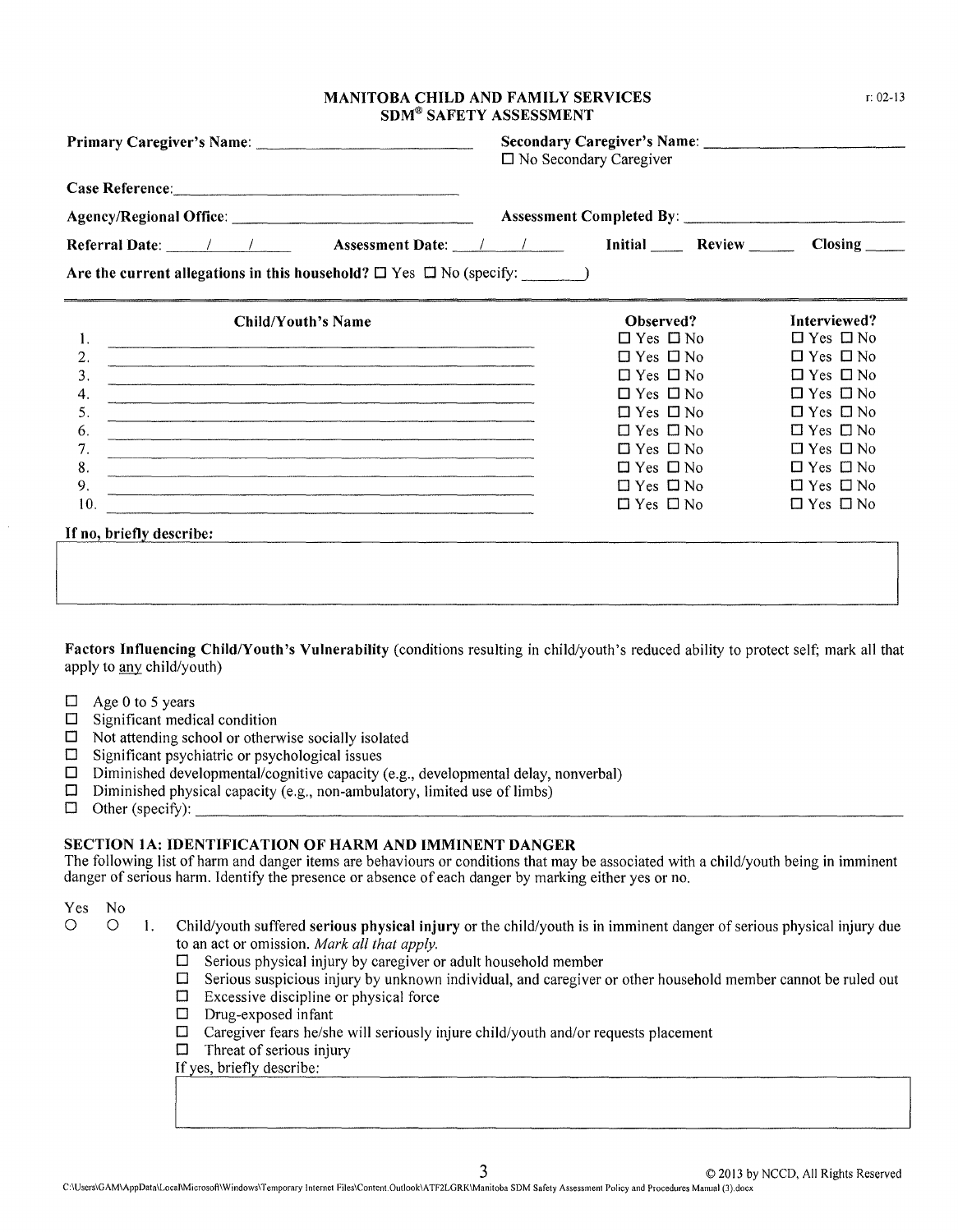| <b>Yes</b><br>Ο | N <sub>o</sub><br>О | 2.             | There is confirmed or reasonably suspected sexual abuse and/or exploitation of a child/youth by a caregiver or<br>other household member.<br>Mark all that apply.<br>$\square$ Sexual abuse by caregiver or other adult household member<br>$\Box$ Sexual abuse by unknown individual, and caregiver or other adult household member cannot be ruled out<br>If yes, briefly describe: |
|-----------------|---------------------|----------------|---------------------------------------------------------------------------------------------------------------------------------------------------------------------------------------------------------------------------------------------------------------------------------------------------------------------------------------------------------------------------------------|
|                 | $\circ$             | 3 <sub>1</sub> | Caregiver does not or is unable to protect the child/youth from actual serious harm or risk of serious harm<br>(includes physical or sexual abuse) by others (even though he/she may be trying).<br>If yes, briefly describe:                                                                                                                                                         |
| O               | O                   | 4.             | Caregiver/family does not provide access to the child/youth, hinders the investigation, or there is reason to believe<br>that the family may flee.<br>If yes, briefly describe:                                                                                                                                                                                                       |
|                 | $\circ$             | 5 <sub>1</sub> | Caregiver does not meet the child/youth's immediate needs for food, shelter, clothing, and/or medical/mental<br>health care to the extent that it results in serious harm or the threat of serious harm to the child/youth.<br>If yes, briefly describe:                                                                                                                              |
| O               | O                   | 6.             | Caregiver does not provide supervision necessary to protect the child/youth, based on the child/youth's age and<br>development.<br>If yes, briefly describe:                                                                                                                                                                                                                          |
|                 | $\circ$             | 7.             | The living situation is physically hazardous and immediately threatening to the child/youth's health or safety,<br>based on the child/youth's age or development.<br>If yes, briefly describe:                                                                                                                                                                                        |
|                 | Ő                   | 8.             | Caregiver's drug or alcohol use seriously affects his/her current ability to supervise, protect, or care for the<br>child/youth.<br>If yes, briefly describe:                                                                                                                                                                                                                         |
|                 | O                   | 9.             | Domestic/family violence exists in the home and poses an imminent danger of serious physical and/or emotional<br>harm to the child/youth.<br>If yes, briefly describe:                                                                                                                                                                                                                |

 $\mathbb{Z}^2$ 

 $\bar{z}$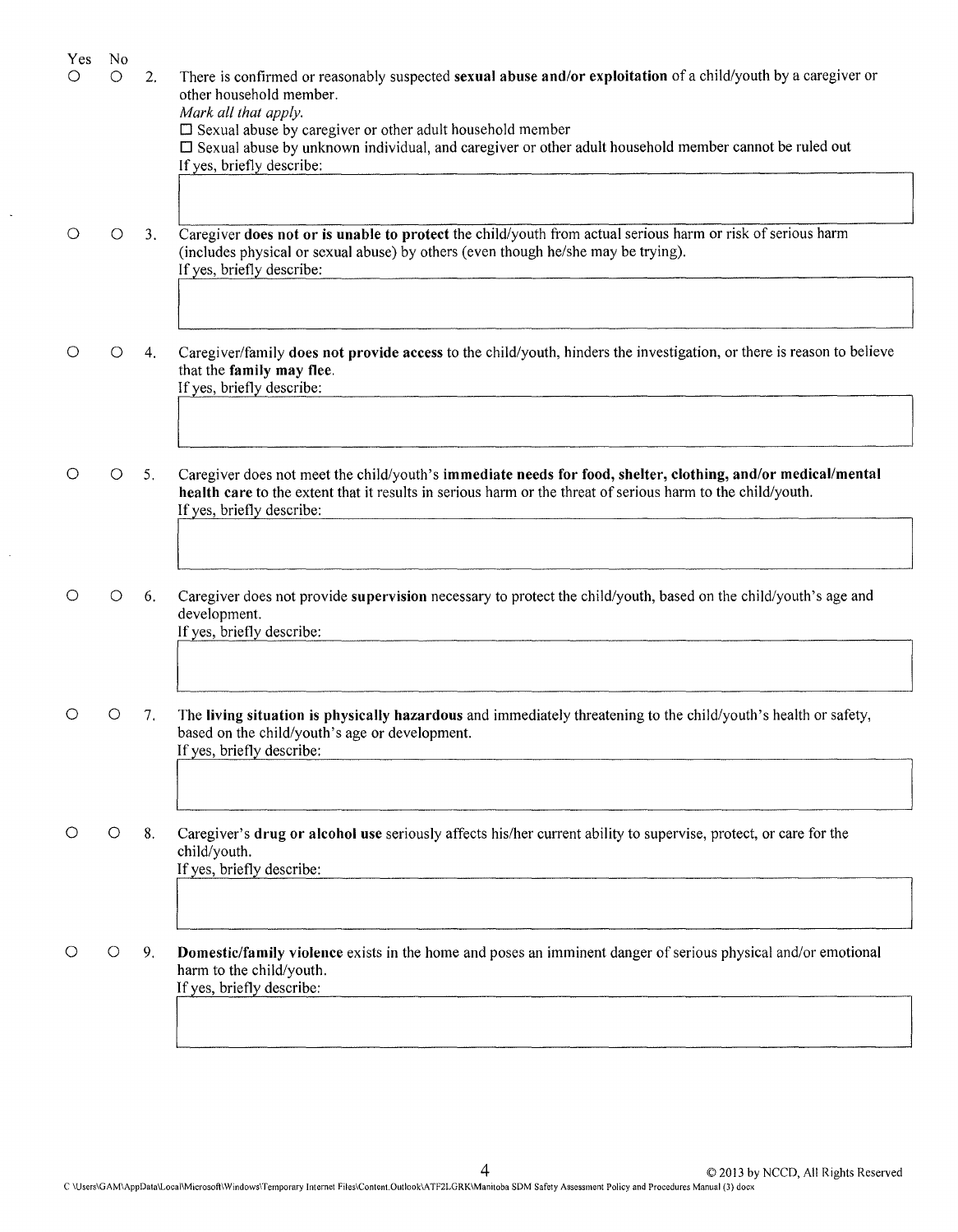| Yes<br>O    | No.<br>O | 10. Caregiver's physical health, mental health, emotional stability, or cognitive functioning poses an imminent danger of<br>serious physical and/or emotional harm to the child/youth.<br>If yes, briefly describe:                                                                                                                      |
|-------------|----------|-------------------------------------------------------------------------------------------------------------------------------------------------------------------------------------------------------------------------------------------------------------------------------------------------------------------------------------------|
| O           | O        | 11. Caregiver describes the child/youth in predominantly negative terms or acts toward the child/youth in negative ways<br>that result in severe psychological harm and as a result, the child/youth is a danger to self or others, is acting out aggressively, or is<br>severely withdrawn and/or suicidal.<br>If yes, briefly describe: |
| $\bigcirc$  | $\circ$  | 12. There are previous serious concerns about safety, either a pattern or a single severe incident, AND the<br>current circumstances are close but do not meet the definition for any other danger item.<br>If yes, briefly describe:                                                                                                     |
| O           | $\circ$  | 13. Other (specify):                                                                                                                                                                                                                                                                                                                      |
|             |          | <b>SECTION 1B: CURRENT PROTECTIVE ABILITIES</b> (If no harm and danger items are present, skip to Section 3.)<br>Mark all that apply to at least one child/youth or caregiver.                                                                                                                                                            |
| Child/Youth |          |                                                                                                                                                                                                                                                                                                                                           |
| □           |          | Child/youth has the cognitive, physical, and emotional capacity to participate in a safety plan.                                                                                                                                                                                                                                          |
| Caregiver   |          |                                                                                                                                                                                                                                                                                                                                           |
| □           | 2.       | A caregiver has the cognitive, physical, and emotional capacity to participate in a safety plan.                                                                                                                                                                                                                                          |
| $\Box$      | 3.       | A caregiver recognizes problems and threats placing the child/youth in imminent danger and is willing to actively<br>participate in a safety plan.                                                                                                                                                                                        |
| $\Box$      | 4.       | A caregiver demonstrates the ability to access resources/services to provide necessary safety interventions.                                                                                                                                                                                                                              |
| $\Box$      | 5.       | A caregiver has supportive relationships with one or more appropriate persons who may be willing to participate in<br>safety planning, AND the caregiver is willing and able to accept their assistance.                                                                                                                                  |
| $\Box$      | 6.       | A caregiver in the home is willing and able to take action to protect the child/youth from the person suspected of<br>causing harm.                                                                                                                                                                                                       |
| $\Box$      | 7.       | A caregiver is willing to <b>engage and cooperate with agencies</b> , including cooperation with ongoing agency<br>investigation/assessment.                                                                                                                                                                                              |
| $\Box$      | 8.       | There is evidence of a healthy relationship between a caregiver and at least one of his/her children.                                                                                                                                                                                                                                     |
| $\Box$      | 9.       | A caregiver is aware of and committed to meeting the needs of the child/youth.                                                                                                                                                                                                                                                            |
| $\Box$      |          | 10. A caregiver has historically solved problems and resolved conflict.                                                                                                                                                                                                                                                                   |

 $\bar{\beta}$ 

 $\frac{1}{\sqrt{2}}$ 

 $\frac{1}{2}$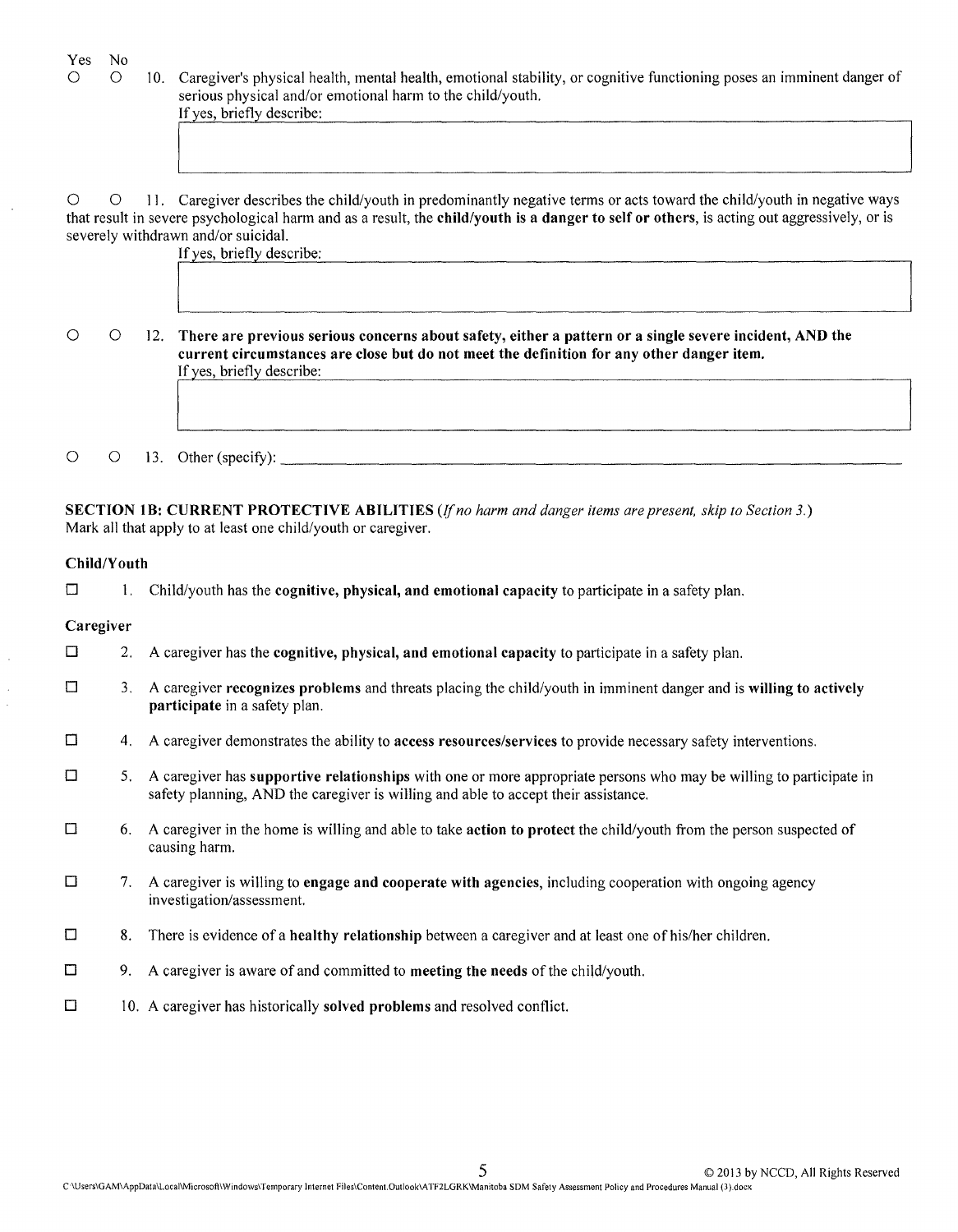**Other** (specify):

 $\Box$  11.

Provide a brief description of supporting observations and evidence of any protective abilities marked for any caregiver.

**SECTION 2: SAFETY PLANNING INTERVENTIONS** *(If no harm and danger items are present, skip to Section 3.)* For each identified safety threat, review current protective abilities. Given these protective abilities, can safety plan interventions adequately control the threat to safety?

If safety interventions I through 8 will allow the child/youth to remain in the home for the present time, mark the item number for all safety plan interventions that will be implemented. A **SAFETY PLAN IS REQUIRED.** (See safety plan requirements, page 26.)

If there are no available safety interventions that will allow the child/youth to remain in the home, select one of the placement interventions (item 9 or 10) and follow procedures for initiating a voluntary agreement or taking the child/youth into agency care.

#### *Mark all that apply.*

#### IN-HOME SAFETY PLAN INTERVENTIONS

- $\Box$  1. Intervention or direct services by worker. (DO NOT include the investigation itself.) <br>2. Specific actions by household members.
- $\square$  2. Specific actions by household members.<br> $\square$  3. Specific actions by non-resident parent.
- $\Box$  3. Specific actions by non-resident parent, extended family, friends, or other individuals.  $\Box$  4. Use of community agencies or services as safety resources.
- $\Box$  4. Use of community agencies or services as safety resources.<br> $\Box$  5. The alleged perpetrator will leave the home, either voluntar
- $\Box$  5. The alleged perpetrator will leave the home, either voluntarily or in response to legal action.<br> $\Box$  6. The caregiver will move to a safe environment with the child/vouth
- $\Box$  6. The caregiver will move to a safe environment with the child/youth.<br> $\Box$  7. The caregiver makes or requests that arrangements be made for the c
- The caregiver makes or requests that arrangements be made for the child/youth to stay with an appropriate non-resident parent or substitute caregiver. FOR GA AGENCIES ONLY: If this intervention is selected, then a Place of Safety is required to be completed on the non-resident or substitute caregiver o 8. Other (specify): \_
- 

#### PLACEMENT INTERVENTIONS

- o 9. Have the caregiver voluntarily place the child/youth outside the home (pursuant to s. 14(1) to 14(6) of *The Child and Family Services Act,* C.C.S.M. c. C80).
- $\Box$  10. Child/youth apprehended and placed in the care of an agency because interventions 1 through 8 do not adequately ensure the child/youth's safety.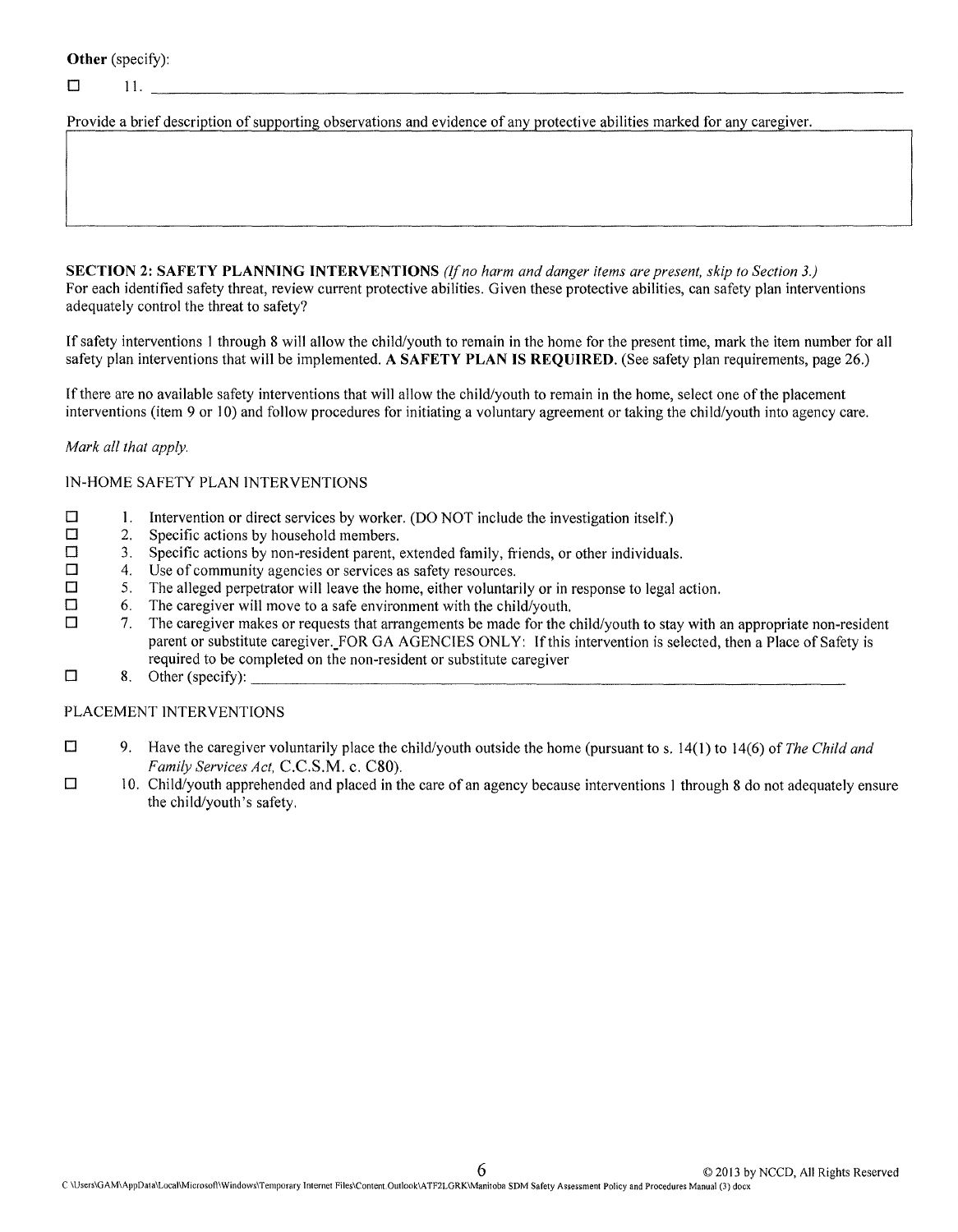#### SECTION 3: SAFETY DECISION

Identify the safety decision for the household or for each child/youth if there are different safety decisions for children/youth in the household. This decision should be based on the assessment of all harm and danger items, current protective abilities, safety interventions, and any other information known about the case. If any harm and danger item has been identified in the household, the safety decision must be either "conditionally safe/safe with plan" or "unsafe." If the safety decision is the same for all children/youth, mark the appropriate decision below. If different for any one child/youth, record each child and decision in the Child/Youth Safety Decision table below.

- $\square$  Safe: No harm and danger items were identified at this time. Based on currently available information, the child/youth is unlikely to be in immediate danger of serious harm.
- $\square$  Conditionally safe/safe with plan: One or more harm and danger items are present. Without effective preventive services, the planned arrangement for the child/youth will be placement outside the home (e.g., kinship care, foster family, residential facility). Safety interventions have been initiated and the child/youth will remain with a protective caregiver as long as the safety interventions mitigate the harm and danger. A SAFETY PLAN IS REQUIRED FOR THE CHILD/YOUTH TO REMAIN IN THE HOME.\*
- $\square$  Unsafe: One or more harm and danger items are present, and placement outside the home is the only protecting intervention possible. Without removal, the child/youth will likely be in danger of immediate or serious harm.

| Child/Youth Safety Decision (Complete only if at least one child/youth is removed and at least one is not removed.) |                                                                          |  |
|---------------------------------------------------------------------------------------------------------------------|--------------------------------------------------------------------------|--|
| <b>Child/Youth's Name</b>                                                                                           | <b>Safety Decision</b>                                                   |  |
| 1.                                                                                                                  | $\Box$ Conditionally safe/safe with plan $\Box$ Unsafe<br>$\square$ Safe |  |
| 2.                                                                                                                  | $\Box$ Conditionally safe/safe with plan<br>$\Box$ Unsafe<br>$\Box$ Safe |  |
| 3.                                                                                                                  | $\Box$ Conditionally safe/safe with plan $\Box$ Unsafe<br>$\Box$ Safe    |  |
| 4.                                                                                                                  | $\Box$ Conditionally safe/safe with plan $\Box$ Unsafe<br>$\Box$ Safe    |  |
| 5.                                                                                                                  | $\Box$ Conditionally safe/safe with plan<br>$\Box$ Safe<br>$\Box$ Unsafe |  |
| 6.                                                                                                                  | $\Box$ Conditionally safe/safe with plan $\Box$ Unsafe<br>$\Box$ Safe    |  |
| 7.                                                                                                                  | $\Box$ Conditionally safe/safe with plan<br>$\Box$ Safe<br>$\Box$ Unsafe |  |
| 8.                                                                                                                  | $\Box$ Conditionally safe/safe with plan $\Box$ Unsafe<br>$\Box$ Safe    |  |
| 9.                                                                                                                  | $\Box$ Conditionally safe/safe with plan $\Box$ Unsafe<br>$\square$ Safe |  |
| 10.                                                                                                                 | $\Box$ Conditionally safe/safe with plan $\Box$ Unsafe<br>$\Box$ Safe    |  |

\*The following must be included in any safety plan.

- I. A description of each harm and danger item identified, written in a family-friendly manner. Use language the family understands so it is clear to them what caused you to identify each harm and danger item.
- 2. Detailed information for each planned safety intervention. What needs to happen to keep the child/youth safe, and who will assume responsibility for the actions needed? Explain how each of the safety threats will be contained. Who will take action? What will he/she do? When does his/her task need to be accomplished? For how long must the intervention continue?
- 3. Information that describes how the safety plan will be monitored (e.g., who is responsible for each intervention action). Describe how the family and the worker will know everyone is completing their assigned tasks.
- 4. Signature lines for family members, the worker, and his/her supervisor.

#### Acknowledgement of Receipt of Safety Plan

I acknowledge that I have received this safety plan document.

| Caregiver(s) Signature(s): | Date: |  |
|----------------------------|-------|--|
| Worker Signature:          | Date: |  |
| Supervisor Signature:      | Date: |  |

7 © <sup>2013</sup> by NCCD, All Rights Reserved

C \Users\GAM\AppData\Local\Microsoft\Windows\Temporary Internet Files\Content Outlook\ATF2LGRK\Manitoba SDM Safety Assessment Policy and Procedures Manual (3) docx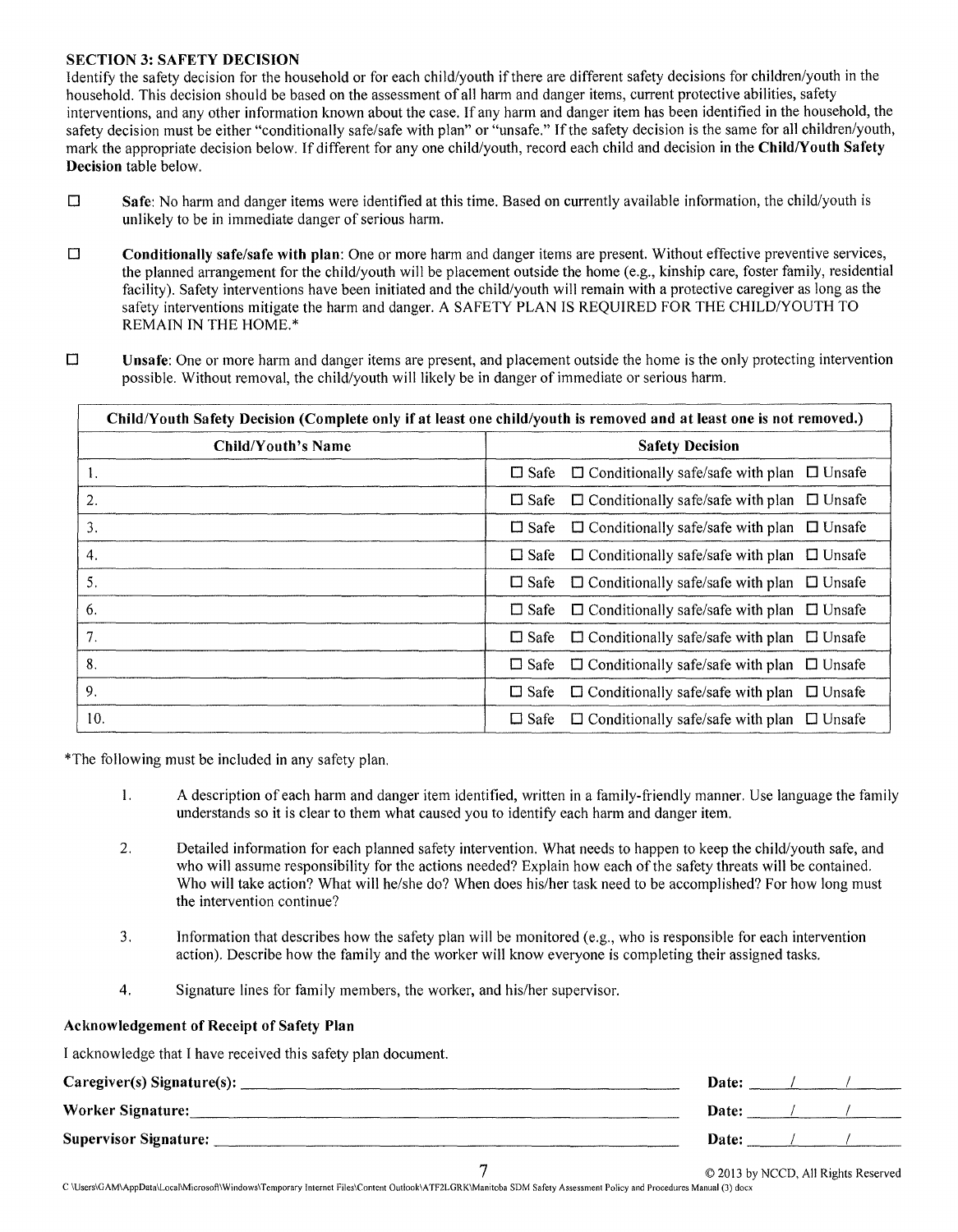#### **MANITOBA CHILD AND FAMILY SERVICES SDM® SAFETY ASSESSMENT DEFINITIONS**

**CHILDNOUTH VULNERABILITIES:** Indicate (mark) whether any child/youth vulnerabilities are present. Consider these vulnerabilities when reviewing harm and danger items. Note that these vulnerability issues provide a context for the safety assessment. The presence of one or more vulnerabilities does not automatically mean that the child/youth is unsafe or that there is a danger to the child/youth in the household.

Age 0 to 5 years: Any child/youth in the household is under the age of 5 years. Younger children/youth are considered more vulnerable, as they are less verbal and less able to protect themselves from harm. Younger children also have less capacity to retain memory of events. Infants are particularly vulnerable, as they are nonverbal and completely dependent on others for care and protection.

Significant medical condition: Any child/youth in the household has a diagnosed medical disorder that significantly impairs his/her ability to protect self from harm, or diagnosis may not yet be confirmed but preliminary indications are present and testing/evaluation is in process. Examples may include but are not limited to severe asthma, severe depression, medically fragile (e.g., requires assistive devices to sustain life), etc. For developmental disabilities, mark the item for "diminished developmental/cognitive capacity".

Not attending school or otherwise socially isolated: The child/youth is isolated or less visible within the community (e.g., the family lives in a very remote/isolated community; the child/youth may not attend a public or private school and is not routinely involved in other activities within the community; etc.).

Significant psychiatric or psychological issues: Any child/youth in the household has a diagnosed disorder that significantly impairs his/her ability to protect self from harm. Examples may include but are not limited to depression, suicidal ideations/acts, or other self-harming behaviour.

Diminished developmental/cognitive capacity (e.g., developmental delay, nonverbal): Any child/youth in the household has diminished developmental/cognitive capacity, which impacts his/her ability to communicate verbally or to care for and protect self from harm. Examples include but are not limited to autism, fetal alcohol effect, etc.

Diminished physical capacity (e.g., non-ambulatory, limited use of limbs): Any child/youth in the household has a physical condition/disability that impacts his/her ability to protect self from harm (e.g., cannot run away or defend self, cannot get out of the house in an emergency situation if left unattended).

Other: Circumstances or conditions that increase the vulnerability of a child/youth in the household that are not already identified in one of the prior items.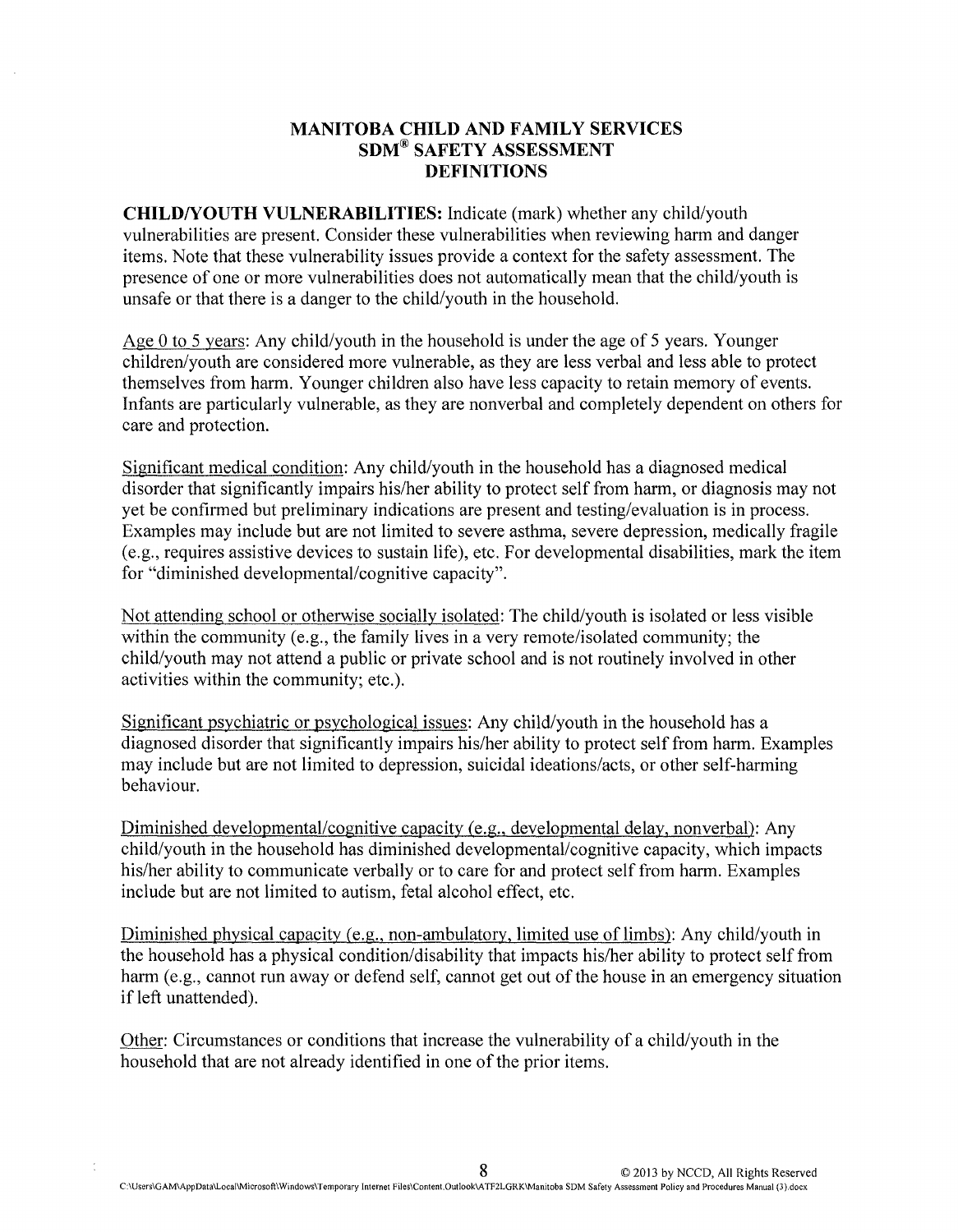# **SECTION lA: IDENTIFICATION OF HARM AND IMMINENT DANGER**

## **1. Child/youth suffered serious physical injury or the child/youth is in imminent danger of serious physical injury due to an act or omission.**

- Serious physical injury by caregiver or adult household member: Serious injury or abuse to the child/youth was caused by the caregiver or other adult household member. Serious injury is defined as an injury that requires professional medical treatment; e.g., brain damage, skull/bone fracture, subdural hemorrhage/ hematoma, serious bruising/soft tissue damage, dislocations, sprains, internal injuries, poisoning, bums, scalds, severe cuts, impairment of any organ, or fatality. Include injuries to child/youth that occurred in the course of household violence.
- Serious suspicious injury by unknown individual, and caregiver or other household member cannot be ruled out: Serious injury or abuse to the child/youth other than accidental was caused by an undetermined person. The caregiver or other adult household member cannot be ruled out and/or provides an explanation inconsistent with the type of injury. Serious injury is defined as an injury that requires professional medical treatment; e.g., brain damage, skull/bone fracture, subdural hemorrhage/hematoma, serious bruising/soft tissue damage, dislocations, sprains, internal injuries, poisoning, bums, scalds, severe cuts, impairment of any organ, or fatality.
- Excessive discipline or physical force: Caregiver has used torture or physical force (e.g., shaking or choking) that has resulted in injury. If the child/youth sustained a serious injury, mark "serious physical injury by caregiver or adult household member." Include use of confinement or restraints that results in physical trauma to the child/youth; actions by the caregiver intended for disciplinary purposes that are likely to result in serious injury to the child/youth; or if the caregiver has punished the child/youth beyond the child/youth's physical endurance. The caregiver or other adult household member denies causing the injury and/or provides an explanation inconsistent with the type of injury.
- Drug-exposed infant: There is evidence that the mother used alcohol or other drugs (illicit or prescribed) during pregnancy AND this has created imminent danger to the infant.
	- » Indicators of drug use during pregnancy include drugs found in the mother's or child/youth's system, mother's self-report, diagnosis of highrisk pregnancy due to drug use, efforts on mother's part to avoid toxicology testing, withdrawal symptoms in mother or child/youth, and pre-term labour due to drug use.
	- » Indicators of harm and imminent danger include the level of toxicity and/or type of drug present; the infant is diagnosed as medically frail\* as a result of drug exposure; and the infant suffers adverse effects from introduction of drugs during pregnancy.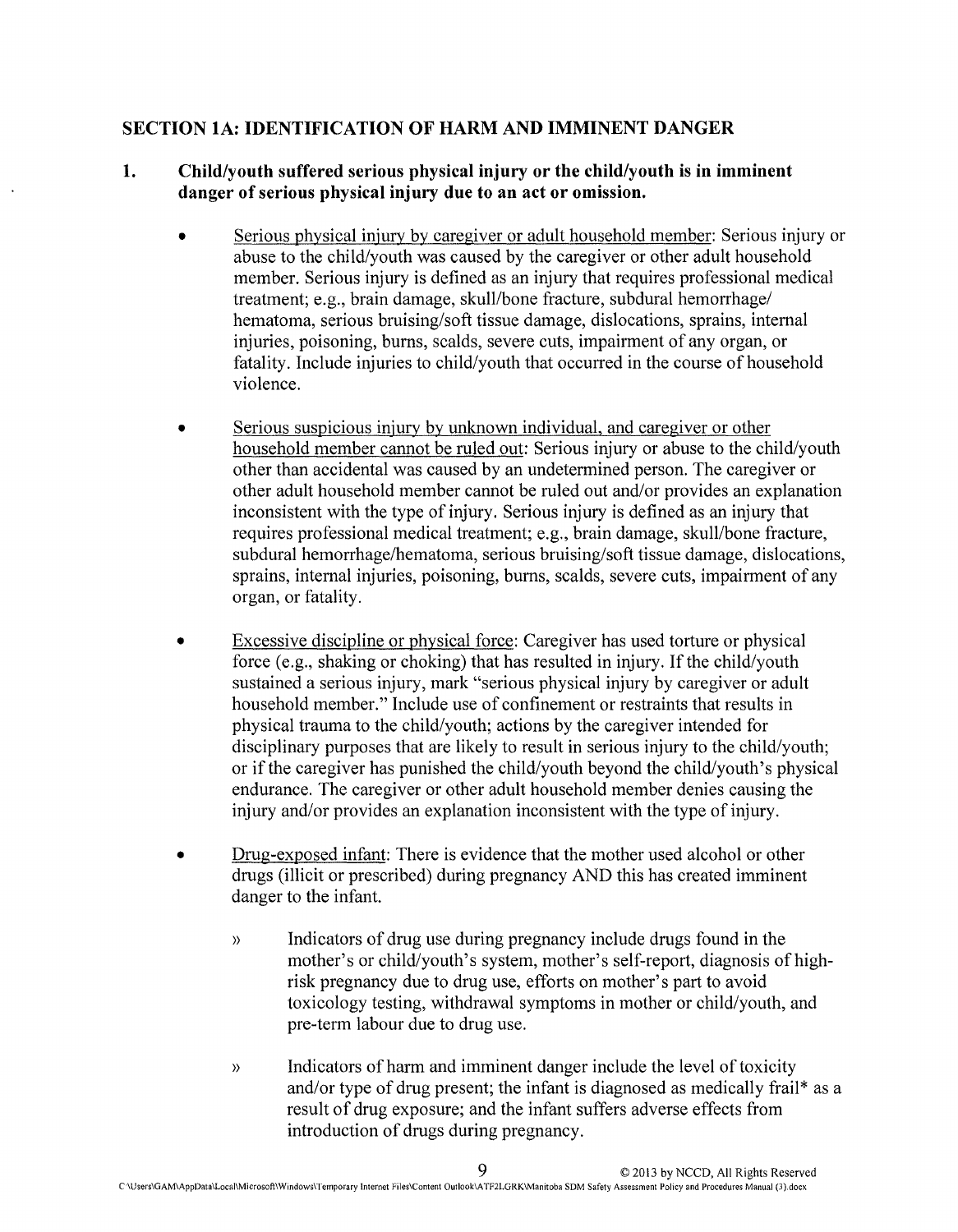- Caregiver fears he/she will seriously injure child/youth and/or requests placement.
- Threat of serious injury: The parent/caregiver has made a threat to cause harm or retaliate against the child/youth that would result in serious harm, or household member plans to retaliate against the child/youth for the agency's investigation.

\*Medically frail: Infant has a medical condition that requires technological intervention and the condition, if untreated, is likely to result in death or serious harm. For example, child requires a trach/vent or central feeding line.

#### **2. There is confirmed or reasonably suspected sexual abuse and/or exploitation of a child/youth by a caregiver or other household member.**

- Sexual abuse by caregiver or other adult household member. Caregiver or other adult in household had sexual contact with child/youth, or assessment is still pending and there is evidence to reasonably suspect sexual contact.
- Sexual abuse by unknown individual, and caregiver or other adult household member cannot be ruled out. There is evidence to reasonably suspect sexual contact with child/youth occurred. The caregiver or other adult household member cannot be ruled out and/or provides an explanation inconsistent with evidence or assessment.

Suspicion of sexual abuse may be based on indicators such as the following.

- The child/youth discloses sexual abuse either verbally or behaviourally (e.g., age-inappropriate or sexualized behaviour toward self or others).
- Medical findings consistent with sexual abuse.
- The caregiver or others in the household have had an allegation made against them; been investigated for, charged with, or convicted of a sex offence; or have had other sexual contact with any child/youth.
- The caregiver or others in the household have forced or encouraged the child/youth to engage in sexual performances or activities (including forcing child/youth to observe sexual performances or activities).
- The child/youth has been sexually exploited or is at risk of being sexually exploited.
- The child/youth has been exposed to pornography, or the child/youth has engaged in or been depicted as engaging in explicit sexual activity in photographs, film, video, or other visual representations. See section 163.1 of the Criminal Code (Canada).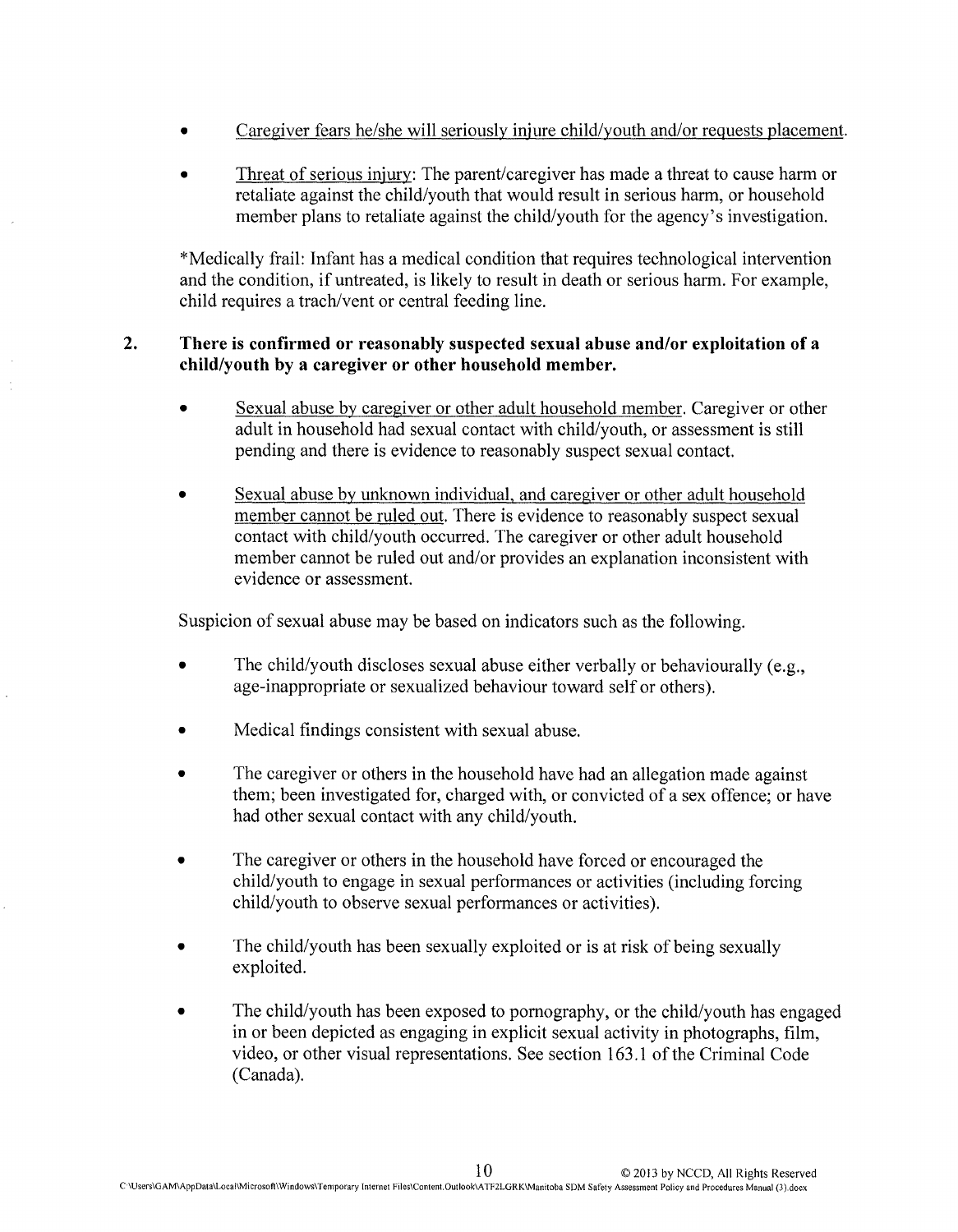**3. Caregiver does not or is unable to protect the child/youth from actual serious harm or risk of serious harm (includes physical or sexual abuse) by others (even though he/she may be trying).**

For example:

- The caregiver does not protect or is unable to protect the child/youth from serious harm or threatened serious harm by other family members, other household members, or others having regular access to the child/youth;
- Access by known sexual offenders, if prior sexual abuse history is confirmed and caregiver knew about history but allowed access to child/youth; OR if caregiver did not know history previously but upon learning it indicates that he/she is unwilling OR unable to prevent future access;
- Caregiver has not, will not, or is unable to protect the child/youth from ongoing exposure to violence to the extent that the child/youth is suffering serious emotional harm (e.g., child/youth is so afraid that a caregiver will be seriously hurt that the child/youth cannot eat or sleep; child/youth is so angry that he/she is getting into serious physical fights in the home or community; child/youth is selfharming; child/youth is running away); and/or
- Caregiver minimizes the extent of harm to the child/youth caused by others and as a result continues to allow access between the child/youth and the person causing serious harm.

## **4. Caregiver/family does not provide access to the child/youth, hinders the investigation, or there is reason to believe that the family may flee.**

- The family currently refuses access to the child/youth or cannot/will not provide the child/youth's location.
- The family has removed the child/youth from the hospital against medical advice to avoid investigation.
- The family has previously fled in response to an agency's investigation.
- The family has a history of keeping the child/youth at home or away from peers, school and other outsiders for extended periods of time for the purpose of avoiding investigation.
- The caregiver intentionally coaches or coerces the child/youth, or allows others to coach or coerce the child/youth, in an effort to hinder the investigation.

**5. Caregiver does not meet the child/youth's immediate needs for food, shelter, clothing, and/or medical/mental health care to the extent that it results in serious harm or the threat of serious harm to the child/youth.**

"Immediate needs" refers to food, clothing, and medical/mental health care. Examples include but are not limited to the following.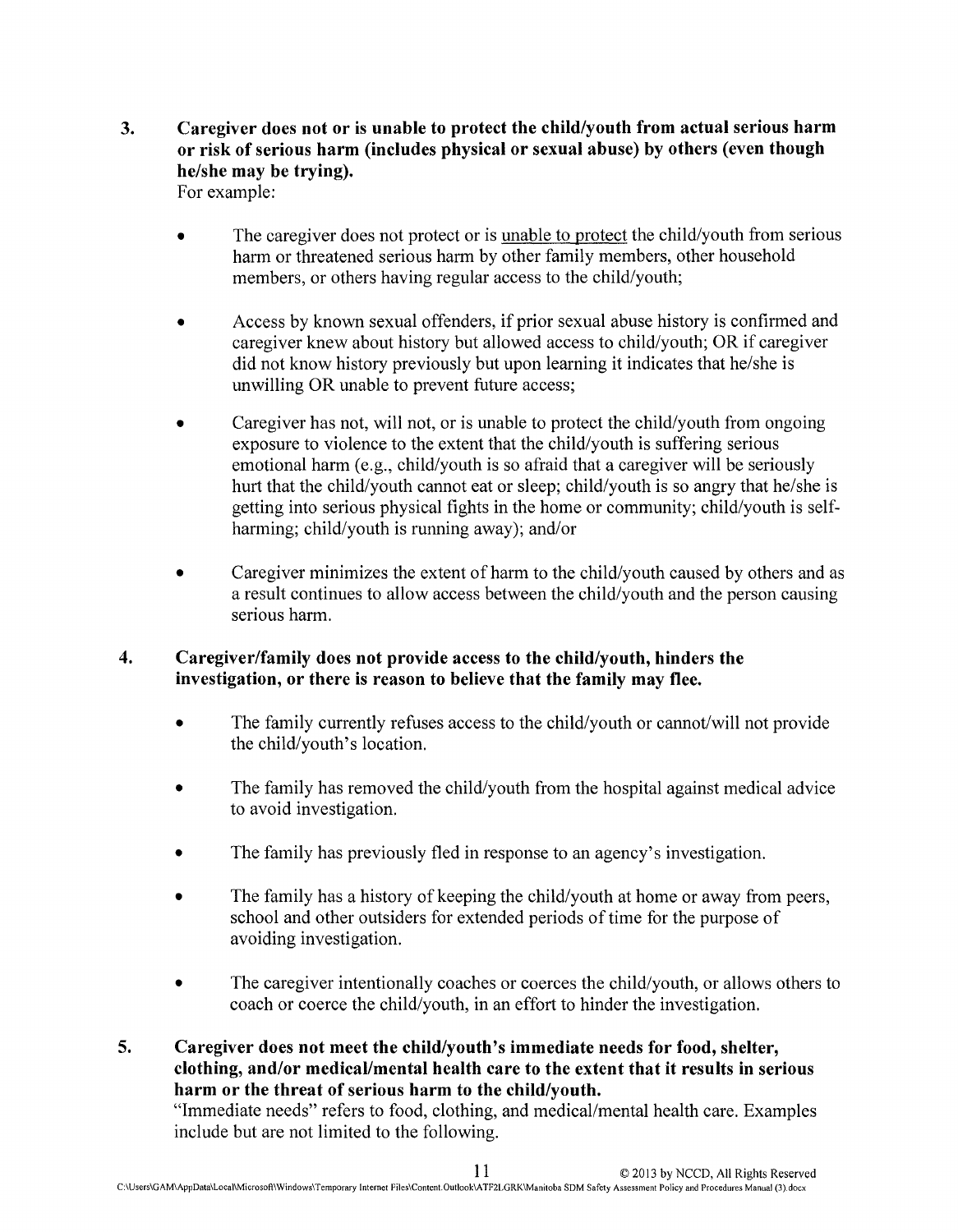- Nutritional needs of the child/youth are not met, resulting in danger to the child/youth's health and/or safety, and/or the child/youth appears malnourished.
- The caregiver does not seek treatment for the child/youth's immediate, chronic, and/or dangerous medical condition(s) or does not follow prescribed treatment for such conditions, resulting in declining health status.
- The child/youth has exceptional needs, such as being medically frail, which the caregiver does not or cannot meet.
- The child/youth is suicidal and/or is seriously self-harming and the caregiver will not/cannot take protective action.
- **6. Caregiver does not provide supervision necessary to protect the child/youth, based on the child/youth's age and development.** Caregiver does not provide supervision necessary to keep the child/youth safe, based on

age and development, and as a result the child/youth has suffered or is likely to suffer serious harm.

- The caregiver is present but does not supervise the child/youth to the extent that the child/youth is exposed to serious hazards (e.g., can wander outdoors alone in unsafe areas or play with dangerous objects).
- The caregiver leaves the child alone (time period varies with age and developmental stage) in circumstances that create opportunities for harm.
- The caregiver is unavailable (e.g., incarceration, hospitalization, abandonment, whereabouts unknown), and there are no arrangements for the child/youth that would ensure his/her safety.
- The caregiver makes inappropriate or inadequate child-minding arrangements that do not provide minimal safety for the child (e.g., temporary caregiver is intoxicated, has limited mobility, or is unable to ensure the child/youth's safety for any reason).
- **7. The living situation is physically hazardous and immediately threatening to the child/youth's health or safety, based on the child/youth's age or development.** The child/youth's physical living conditions are hazardous and immediately threatening. Consider the conditions relative to the child/youth's ability to safely manage the surroundings. Some conditions will be hazardous for all children/youth all of the time. Others will depend on the child/youth's age and development, physical ability, reasoning, preparation to be safe in the surroundings, and the degree of parental guidance and supervision. This may include but is not limited to the following.

# FOR ALL CHILDREN/YOUTH:

Leaking gas from stove or heating unit;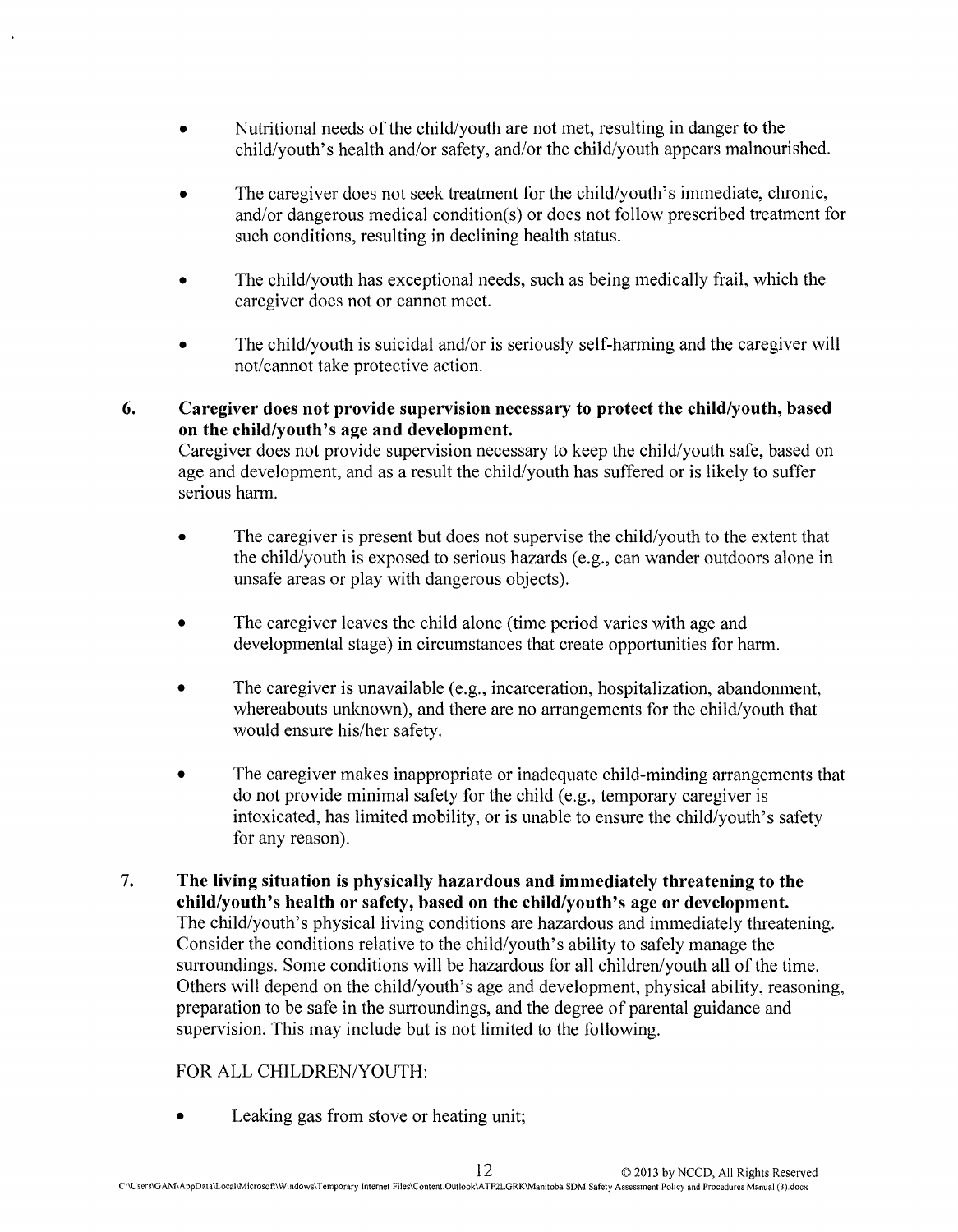- Lack of water or utilities (heat, plumbing, electricity), and no alternate or safe provisions are made;
- Excessive garbage or rotted or spoiled food, which threatens health;
- Serious illness or significant injury has occurred due to living conditions, and these conditions still exist (e.g., lead poisoning, rat bites);
- Evidence of human or animal waste throughout the living quarters;
- Guns or other dangerous weapons not locked; or
- Methamphetamine production in the home.

# TYPICALLY FOR TODDLERS AND YOUNGER CHILDREN:

- Open/broken/missing windows or exposed electrical wires; or
- Substances or objects routinely accessible to the child that are likely to endanger his/her health and/or safety.

# TYPICALLY FOR INFANTS:

- Sleeping arrangements likely to result in suffocation or other serious harm.
- **8. Caregiver's drug or alcohol use seriously affects his/her ability to supervise, protect, or care for the child/youth.**

The caregiver has abused legal or illegal substances or alcoholic beverages to the extent that control of his/her actions is significantly impaired. As a result, the caregiver is unable, or will likely be unable, to care for the child/youth; has harmed the child/youth; or is likely to harm the child/youth.

#### **9. Domestic/family violence exists in the home and poses an imminent danger of serious physical and/or emotional harm to the child/youth.**

- Child/youth was injured in conflict between caregivers or between caregiver and another adult, or is at risk of physical harm. CONSIDER HOUSEHOLD MEMBERS.
- Child/youth has suffered or is at risk of suffering emotional harm as demonstrated by serious anxiety (e.g., nightmares, insomnia), aggressive behaviour, selfdestructive behaviour, delayed development, or withdrawal related to situations associated with exposure to partner/adult conflict.
- Child/youth demonstrates signs of fear (e.g., cries, cowers, cringes, trembles) as a result of exposure to partner/adult conflict in the home.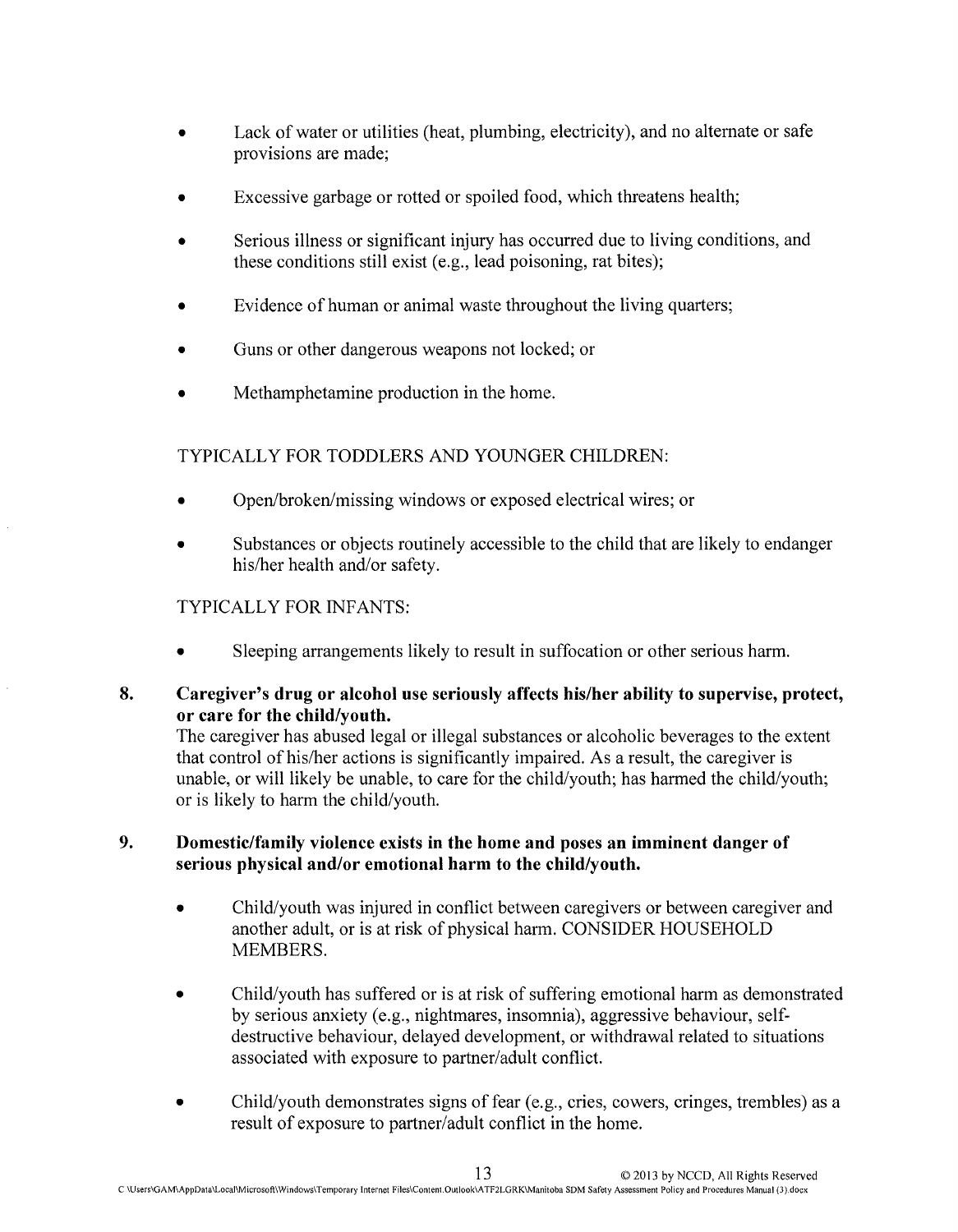- Child/youth's behaviour increases risk of physical injury (e.g., attempting to intervene or participate during violent dispute).
- Adults use weapons or other instruments in a violent, threatening, and/or intimidating manner.
- There is evidence of property damage resulting from partner/adult conflict.
- 10. Caregiver's physical health, mental health, emotional stability, or cognitive functioning poses an imminent danger of serious physical and/or emotional harm to the child/youth.

Caregiver appears to be mentally ill, developmentally delayed, or cognitively impaired, AND as a result, one or more of the following are observed.

- The caregiver is physically unable to supervise, protect or care for the child/youth
- The caregiver's refusal to follow prescribed medications impedes his/her ability to parent the child/youth.
- The caregiver's inability to control emotions impedes his/her ability to parent the child/youth.
- The caregiver acts out or exhibits a distorted perception that impedes his/her ability to parent the child/youth.
- The caregiver's mental health status impedes his/her ability to parent the child/youth.
- The caregiver expects the child/youth to perform or act in a way that is impossible or improbable for the child/youth's age or developmental stage (e.g., babies and young children expected not to cry, to be still for extended periods, to be toilet trained, to eat neatly; expected to care for younger siblings; or expected to stay alone).
- Due to cognitive delay, the caregiver lacks the basic knowledge related to parenting skills such as:
	- » Not knowing that infants need regular feedings;
	- » Failure to access and obtain basic/emergency medical care;
	- » Proper diet; or
	- » Adequate supervision.
- 11. Caregiver describes the child/youth in predominantly negative terms or acts toward the child/youth in negative ways that result in severe psychological harm and as a result, the child/youth is a danger to self or others, is acting out aggressively, or is severely withdrawn and/or suicidal.

Examples of caregiver actions include the following.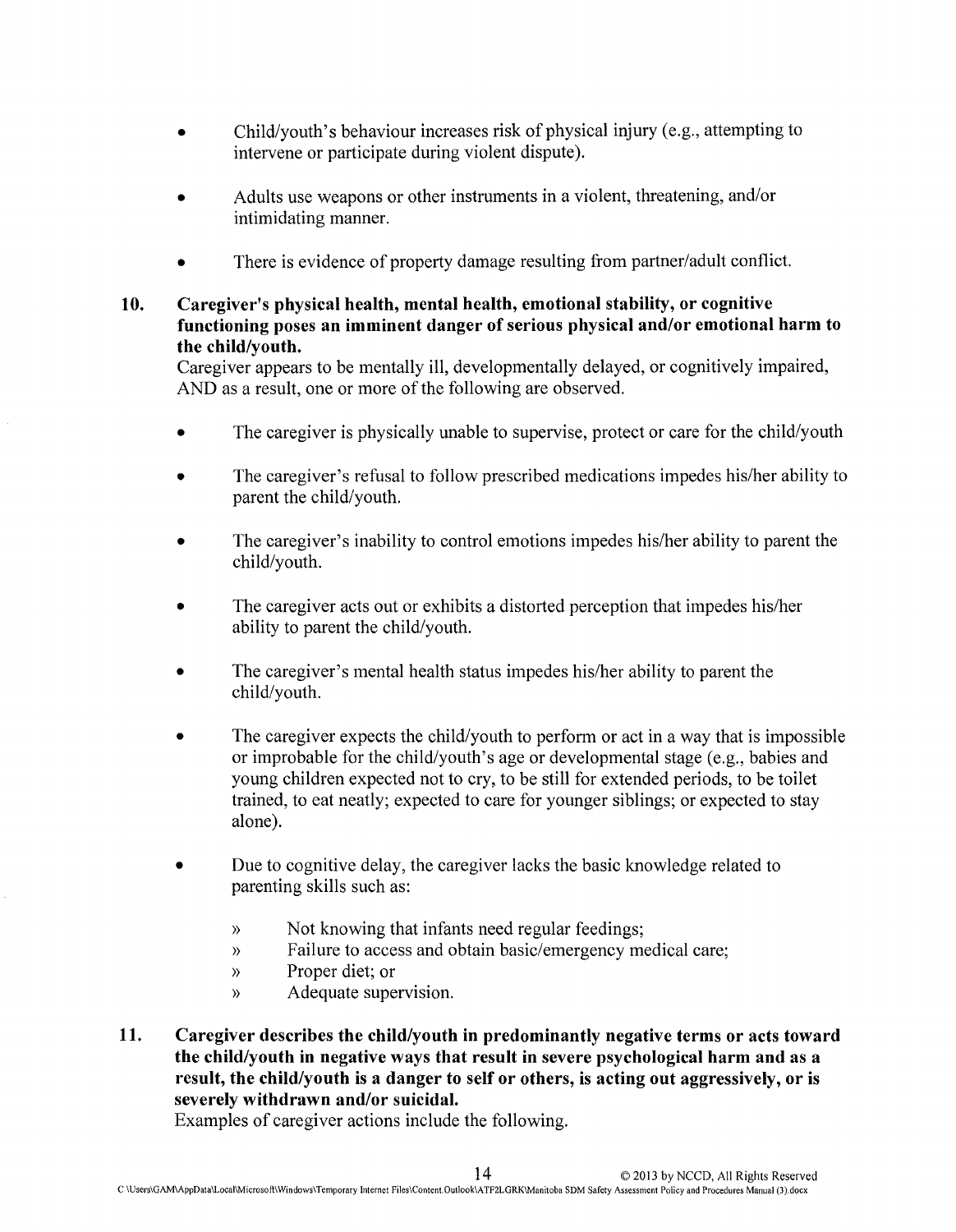- The caregiver describes the child/youth in a demeaning or degrading manner (e.g., as evil, stupid, ugly).
- The caregiver curses and/or repeatedly puts down the child/youth.
- The caregiver scapegoats a particular child/youth in the family.
- The caregiver blames the child/youth for a particular incident or family problems.
- **12. There are previous serious concerns about safety, either a pattern or a single severe incident, AND the current circumstances are close but do not meet the definition for any other danger item.**

There must be both current circumstances that fall just below the definition of harm and danger items 1 through 11 AND related previous maltreatment that was severe and/or represents an unresolved pattern of maltreatment.

Previous maltreatment includes any of the following.

- Prior death of a child/youth as a result of maltreatment.
- Prior injury or abuse to the child/youth. The caregiver caused injury, defined as brain damage, skull/bone fracture, subdural hemorrhage/hematoma, dislocations, sprains, internal injuries, poisoning, burns, scalds, severe cuts, or any other physical injury that seriously impaired the health or well-being of the child/youth *and required medical treatment.*
- Failed reunification: The caregiver had reunification efforts terminated in connection with a prior agency investigation.
- Prior removal of a child/youth: Removal/placement of a child/youth by Child and Family Services or concerned party was necessary for the safety of the child/youth.
- Prior substantiation: A prior agency investigation was substantiated for maltreatment.
- Prior inconclusive investigation: Factors to be considered include seriousness, chronicity, and/or patterns of abuse/neglect allegations.
- Prior threat of harm to a child/youth: Previous maltreatment that could have caused severe injury; retaliation or threatened retaliation against a child/youth for previous incidents; prior domestic violence that resulted in serious harm or threatened harm to a child/youth.
- Prior service failure: Failure to successfully complete agency-directed or voluntary services.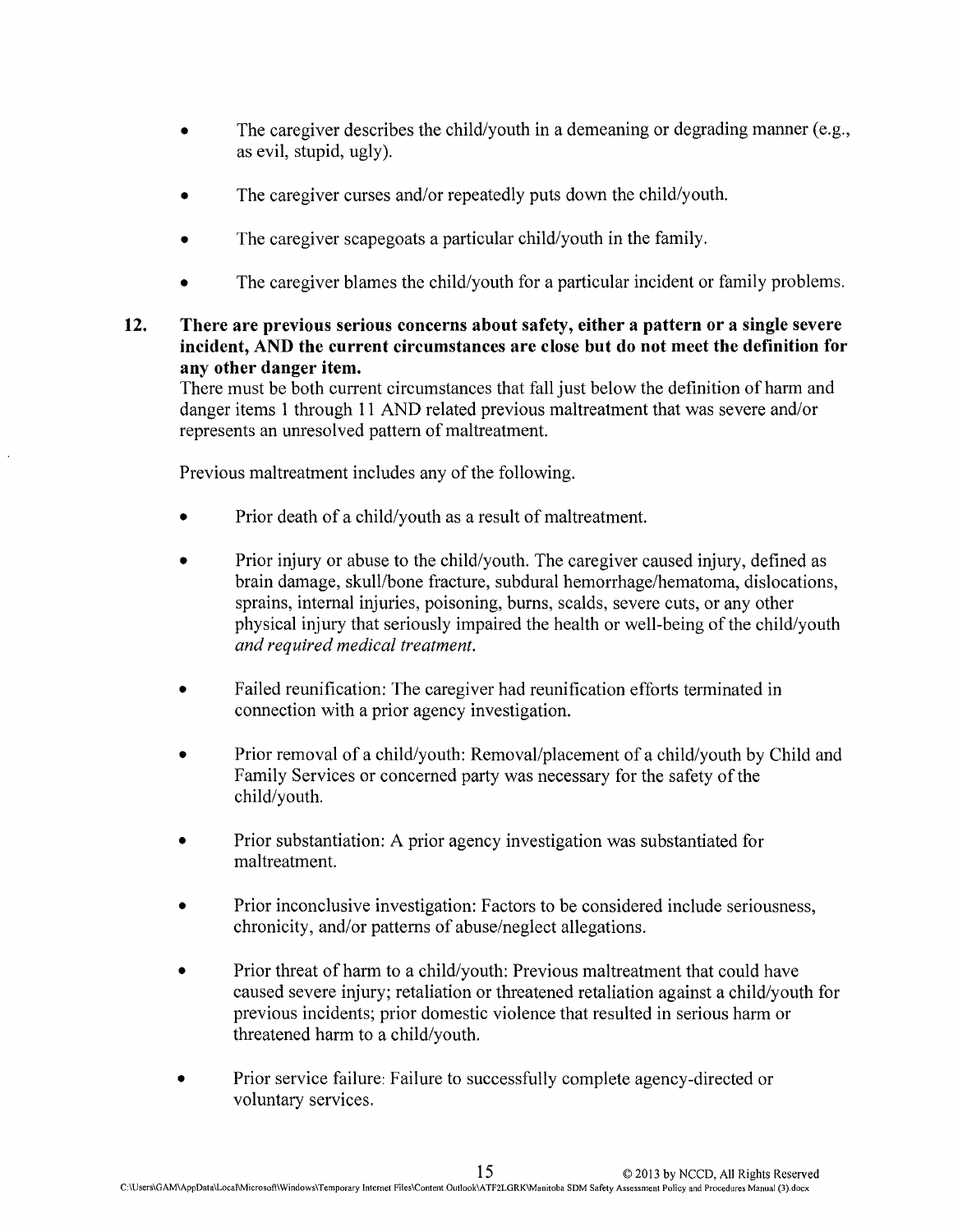**13. Other (specify).** Circumstances or conditions that pose an immediate threat of serious harm to a child/youth not already described in harm and danger items 1 through 12.

# **SECTION IB: CURRENT PROTECTIVE ABILITIES**

#### **ChildNouth**

#### **1. Child/youth has the cognitive, physical, and emotional capacity to participate in a safety plan.**

- The child/youth has an understanding of his/her family environment in relation to any real or perceived threats to safety and is able to communicate at least two options for obtaining immediate assistance if needed (e.g., calling 911, running to neighbour, telling teacher); AND
- The child/youth is capable of acting independently to protect his/her own safety despite allegiance to his/her caregiver or other barriers, including informing appropriate adults of dangers to him/herself; AND
- The child/youth has sufficient physical capability to defend him/herself and/or escape if necessary.

#### **Caregiver**

**2. A caregiver has the cognitive, physical, and emotional capacity to participate in a safety plan.**

The caregiver is able to understand that the current situation poses a threat to the safety of the child/youth. He/she is able to follow through with any actions required to protect the child/youth.

**3. A caregiver recognizes problems and threats placing the child/youth in imminent danger and is willing to actively participate in a safety plan.**

The caregiver understands the harm and danger and is willing to do what is required to mitigate the threats, and accepts feedback and recommendations from the worker. The caregiver expresses a willingness to participate in problem solving to ensure that the child/youth is safe.

**4. A caregiver demonstrates the ability to access resources/services to provide necessary safety interventions.**

The caregiver demonstrates the ability to access resources or community services that are available to address identified harm and danger (e.g., able to obtain food, provide safe shelter, provide medical care/supplies).

**5. A caregiver has supportive relationships with one or more appropriate persons who may be willing to participate in safety planning, AND the caregiver is willing and able to accept their assistance.**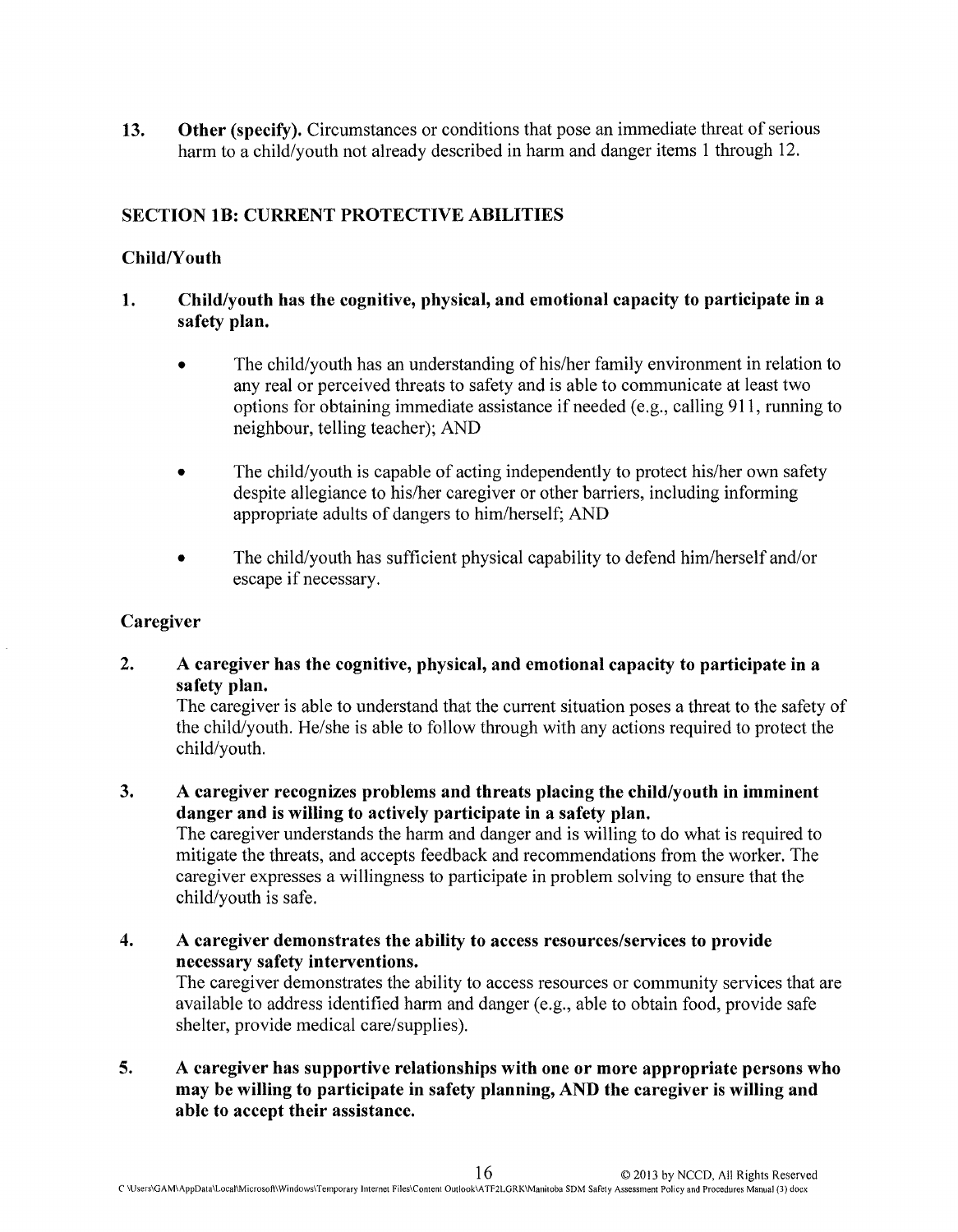The caregiver has a supportive relationship with an appropriate family member, neighbour, or friend who may be able to assist in safety planning. Assistance includes but is not limited to the provision of child care or securing necessary informal community support.

**6. A caregiver in the home is willing and able to take action to protect the child/youth from the person suspected of causing harm.**

The non-offending caregiver understands that continued exposure between the child/youth and the person causing harm poses a threat to the safety of the child/youth. The non-offending caregiver is able and willing to protect the child/youth by ensuring that the child/youth is in an environment in which the offending person will not be present.

If necessary, the non-offending caregiver is willing and able to ask the offending person to leave the residence. As the situation requires, the non-offending caregiver will not allow the offending person to have other forms of contact (telephone calls, electronic correspondence, mail, correspondence through third-party individuals, etc.) with the child/youth.

**7. A caregiver is willing to engage and cooperate with agencies, including cooperation with ongoing agency investigation/assessment.**

The caregiver accepts the involvement, recommendations, and services of the worker or other individuals working through referred community agencies. The caregiver cooperates with the ongoing investigation/assessment, allows the worker and agencies to have contact with the child/youth, and supports the child/youth in all aspects of the investigation or ongoing interventions.

**8. There is evidence of a healthy relationship between a caregiver and at least one of his/her children.**

There are clear indications through both verbal and nonverbal communication that the caregiver is concerned about the emotional well-being and development of the child/youth. The child/youth interacts with the caregiver in a manner that shows that a positive relationship exists, and the child/youth demonstrates behaviours that indicate that the child/youth feels nurtured and safe.

**9. A caregiver is aware of and committed to meeting the needs of the child/youth.**

The caregiver is able to demonstrate acts of protection over time, including supervision, stability, basic necessities, mental/medical health care, and developmental/educational services. The caregiver is able to express his/her commitment to the continued well-being of the child/youth.

#### **10. A caregiver has historically solved problems and resolved conflict.**

The caregiver has historically sought to solve problems and resolve conflict using a variety of methods and resources, including assistance offered by friends, neighbours, community members, and service providers. The caregiver has shown an ability to identify a problem, outline possible solutions, and select the best means to resolution in a timely manner.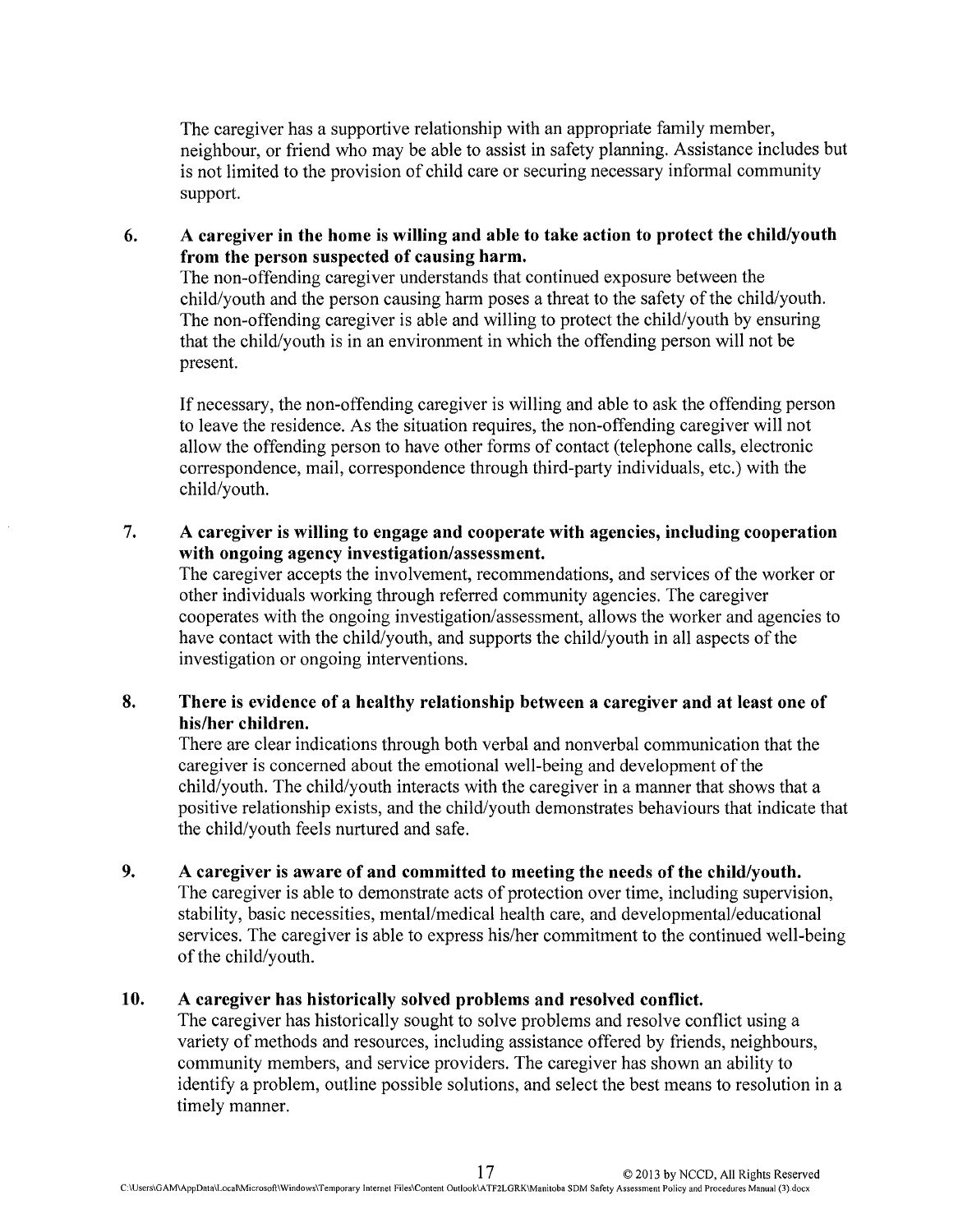## SECTION 2: SAFETY PLANNING INTERVENTIONS

Safety interventions are acts of protection taken to specifically mitigate any identified harm and danger. They should address immediate safety considerations rather than long-term changes.

## IN-HOME SAFETY PLAN INTERVENTIONS

1. Intervention or direct services by worker. (DO NOT include the investigation itself.) Actions taken or planned by the worker or other agency staff that specifically address one or more harm and danger items. Examples include providing information in language suited for the family about nonviolent disciplinary methods, child/youth development needs, or parenting practices; providing emergency material aid such as food; planning return visits to the horne to check on progress; providing information on obtaining orders of protective relief, including but not limited to protection orders, prevention orders, and peace bonds; and providing definitions of child protection legislation and informing involved parties of consequences of violating these laws. DOES NOT INCLUDE the investigation/ assessment itself or services provided to respond to family needs that do not directly affect safety.

## 2. Specific actions by household members.

Applying the family's own strengths as resources to mitigate harm and danger. Examples include the family's agreement to use nonviolent means of discipline or the caregiver removing hazards from the living space.

# 3. Specific actions by non-resident parent, extended family, friends, or other individuals.

Examples include:

- Engaging a non-resident parent or grandparent to assist with child care;
- Agreement by a neighbour to serve as a safety net for an older child/youth; or
- Commitment by an adult trusted by and acceptable to the family and the agency to meet with the caregiver daily and call the worker if the caregiver is not meeting safety plan expectations.

## 4. Use of community agencies or services as safety resources.

Involving community-based organizations or other agencies in activities to address harm and danger (e.g., a local charity providing food, emergency accommodation, family daycare, or child care). DOES NOT INCLUDE long-term therapy/treatment or being put on a waiting list for services.

## 5. The alleged perpetrator will leave the home, either voluntarily or in response to legal action.

Temporary or permanent removal of the alleged perpetrator. Examples include arrest of alleged perpetrator; non-perpetrating caregiver "kicking out" alleged perpetrator who has no legal right to residence; or perpetrator agrees to leave.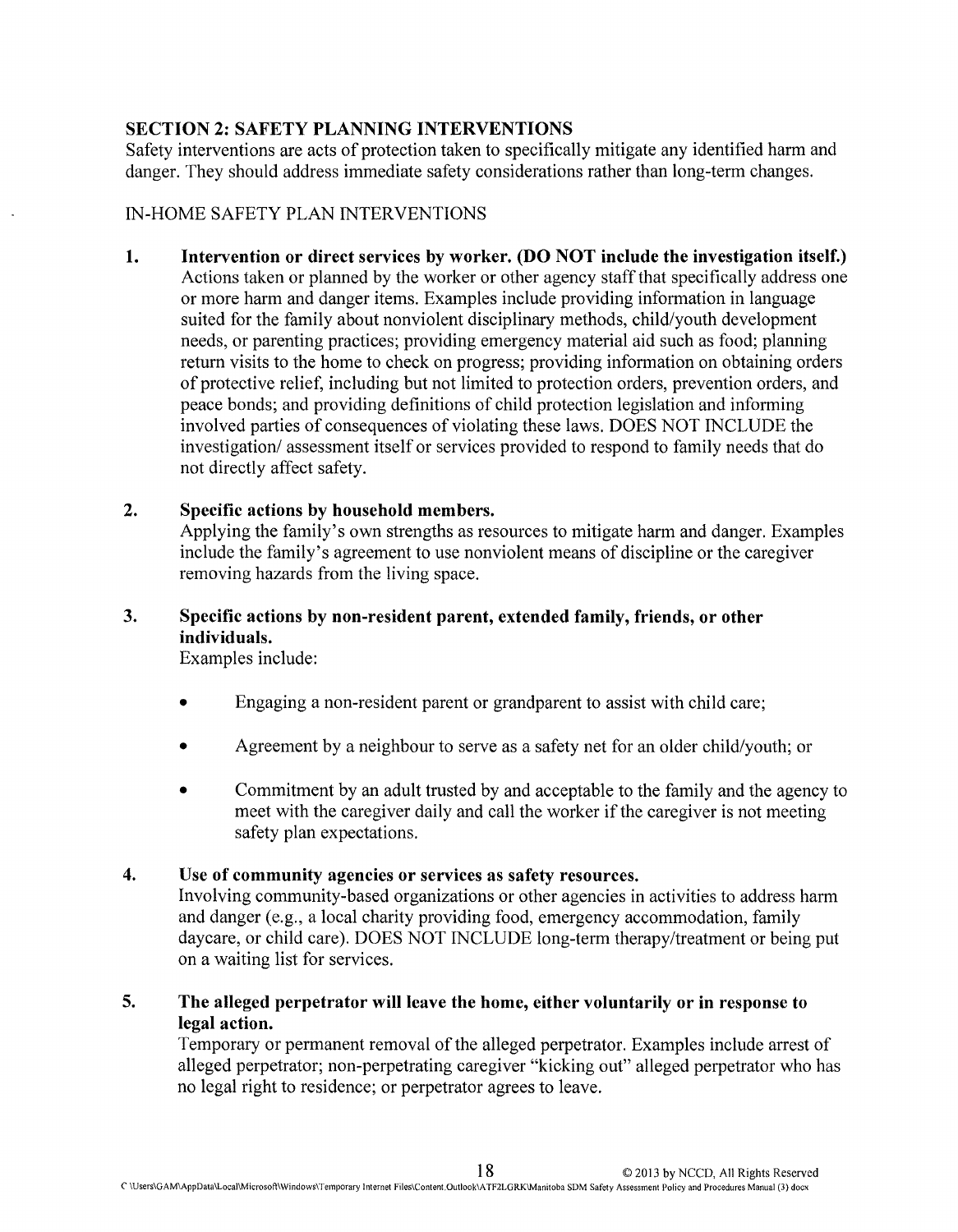6. The caregiver will move to a safe environment with the child/youth.

A caregiver not suspected of harming the child/youth has taken or plans to take the child/youth to an alternate location where there will be no access to the suspected perpetrator. Examples include shelter, home of a friend/relative, or motel.

7. The caregiver makes or requests that arrangements be made for the child/youth to stay with an appropriate non-resident parent or substitute caregiver. FOR GA AGENCIES ONLY: If this intervention is selected, then a Place of Safety is required to be completed on the non-resident or substitute caregiver The caregiver chooses to have the child/youth temporarily stay with a relative or other suitable person, or in a hospital or treatment facility. This may include a non-resident parent or other appropriate caregiver.

#### 8. Other.

The family or worker identified a unique intervention for an identified harm and danger item that does not fit within items 1 through 7.

#### PLACEMENT INTERVENTIONS

- 9. Have the caregiver voluntarily place the child/youth outside the home (pursuant to s. 14(1) to 14(6) of *The Child and Family Services Act,* C.C.S.M. c. C80). For example, a temporary care arrangement is entered into by the caregiver and agency, pursuant to s.14(1) to 14(6) of *The Child and Family Services Act,* C.C.S.M. c. C80.
- 10. Child/youth apprehended and placed in the care of an agency because interventions 1 through 8 do not adequately ensure the child/youth's safety. One or more children/youth are removed or their care is assumed pursuant to s. 21(1) of *The Child and Family Services Act,* C.C.S.M. c. C80.

## SECTION 3: SAFETY DECISION

- 1. Safe. No harm and danger items were identified at this time. Based on currently available information, the child/youth is unlikely to be in immediate danger of serious harm.
- 2. Conditionally safe/safe with plan. One or more harm and danger items are present. Without effective preventive services, the planned arrangement for the child/youth will be placement outside the home (e.g., kinship care, foster family, residential facility). Safety interventions have been initiated and the child/youth will remain with a protective caregiver as long as the safety interventions mitigate the harm and danger. A SAFETY PLAN IS REQUIRED FOR THE CHILD/YOUTH TO REMAIN IN THE HOME.
- 3. Unsafe. One or more harm and danger items are present, and placement outside the home is the only protecting intervention possible. Without removal, the child/youth will likely be in danger of immediate or serious harm.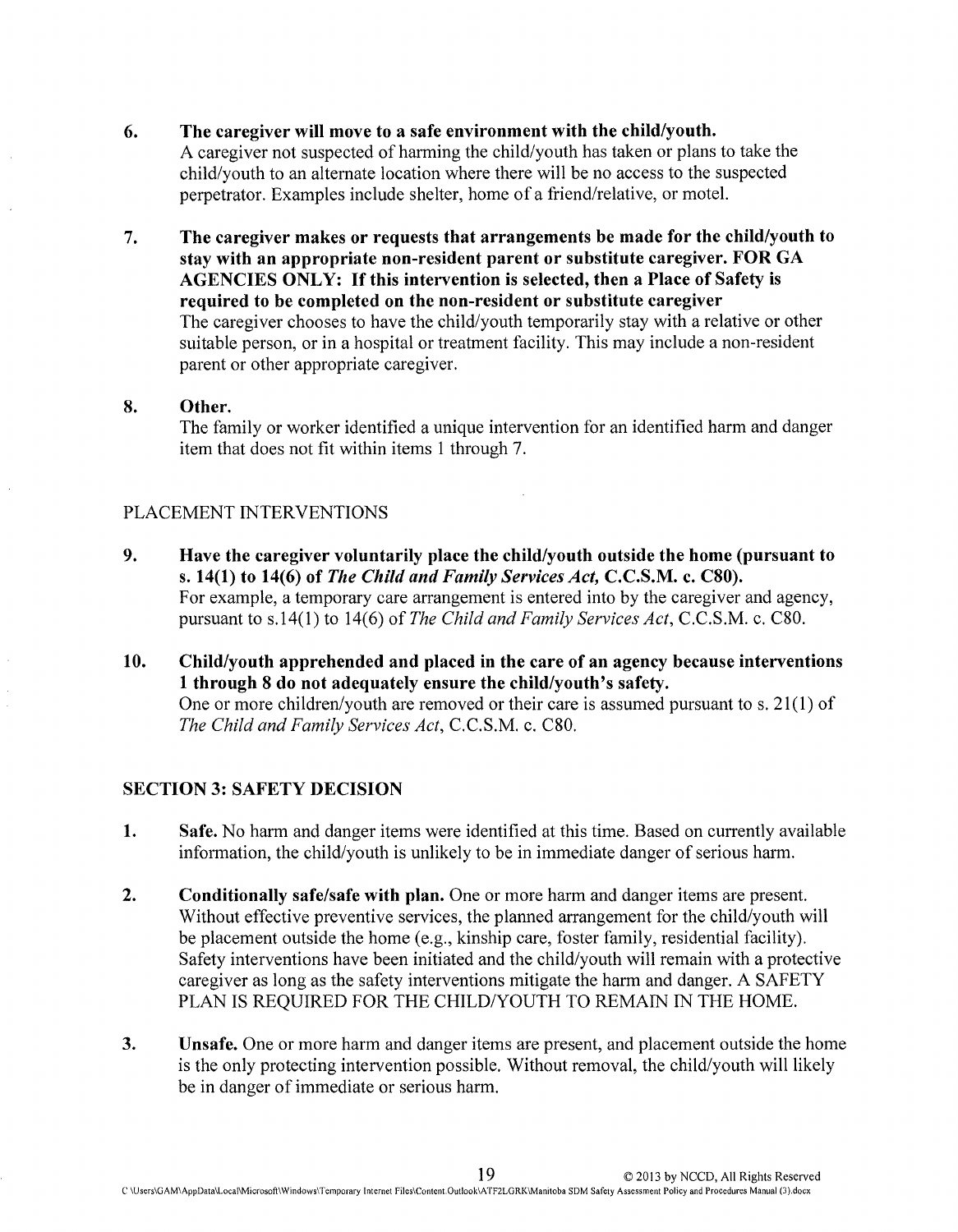## MANITOBA CHILD AND FAMILY SERVICES SDM®SAFETY ASSESSMENT POLICY AND PROCEDURES

The purpose of the safety assessment is as follows: (1) to help assess whether any child/youth is likely to be in immediate danger of serious harm that requires a protecting intervention, and (2) to determine what interventions should be initiated or maintained to provide appropriate protection.

Safety assessment versus probability assessment: It is important to keep in mind the difference between harm and danger and probability of future harm when completing this form. The safety assessment differs from the probability assessment in that it assesses the child/youth's present harm and danger and the interventions currently needed to protect the child/youth. In contrast, the probability assessment looks at the likelihood of future maltreatment.

| <b>Which Cases:</b> | All children/youth in need of <b>protection</b> intakes except those involving<br>$(1)$ a perpetrator who is not a member of the household and $(2)$ alleged<br>maltreatment by a substitute care provider.                                                                                          |  |  |
|---------------------|------------------------------------------------------------------------------------------------------------------------------------------------------------------------------------------------------------------------------------------------------------------------------------------------------|--|--|
|                     | Open cases in which changing circumstances require a safety assessment<br>due to:                                                                                                                                                                                                                    |  |  |
|                     | Change in family circumstances;                                                                                                                                                                                                                                                                      |  |  |
|                     | Change in information known about the family; or                                                                                                                                                                                                                                                     |  |  |
|                     | Change in ability of safety plans to mitigate harm and danger<br>items.                                                                                                                                                                                                                              |  |  |
| Who:                | The assigned worker.                                                                                                                                                                                                                                                                                 |  |  |
| When:               | For a new investigation, the safety assessment <i>process</i> is initiated<br>$\bullet$<br>with the family during the first face-to-face contact during the<br>investigation. A preliminary safety decision is made by the worker<br>during that first contact, subject to review by the supervisor. |  |  |
|                     | If the preliminary decision is "unsafe," consultation with the<br>supervisor should occur immediately. Circumstances may warrant<br>postponing the completion of the safety assessment form. The form<br>should be completed within 24 hours of the first contact.                                   |  |  |
|                     | For a newly assigned ongoing case for which no safety assessment<br>$\bullet$<br>was completed during the investigation, a safety assessment is<br>completed during the first visit and recorded within 24 hours of the<br>visit.                                                                    |  |  |
|                     | For a child/youth who has already been protectively placed by<br>police or another agency and for whom no safety assessment has                                                                                                                                                                      |  |  |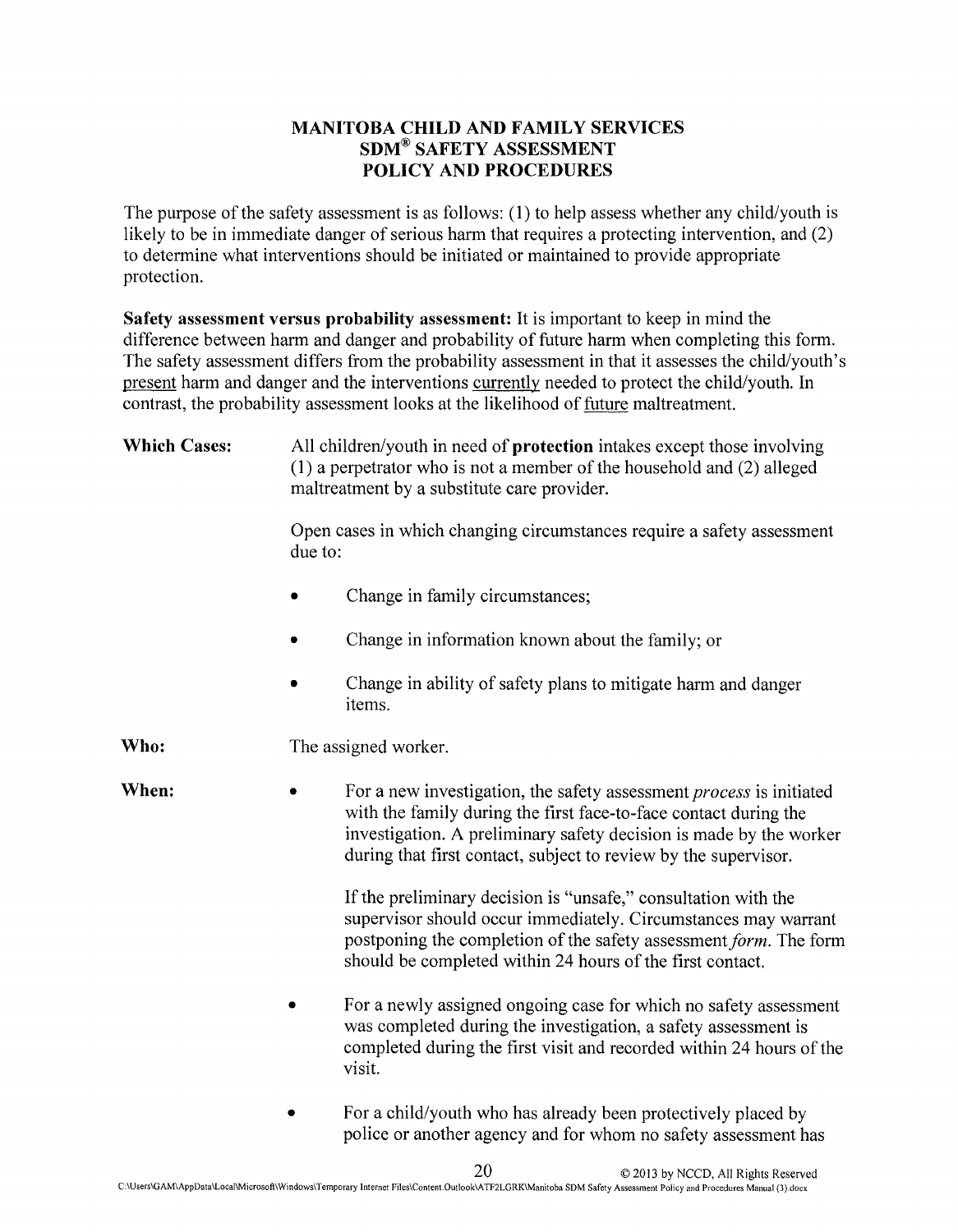been completed, the worker will complete a safety assessment within 24 hours of the report.

- For open cases in which changing circumstances prompt a new safety assessment, the safety assessment *process* is completed immediately. The form should be completed within 24 hours of the first contact.
- If a safety plan was initiated, a safety assessment must be completed before closing the case. If harm and imminent danger items remain unresolved, a case should remain open. \*
- Prior to closing an ongoing case. A case will not be closed if harm and imminent danger items are present. \*
- At every 90-day review, in conjunction with the probability reassessment.

\*I[ child/youth is no longer living in the household that has unresolved harm and danger items, the case may be closed.

#### **Decisions**

The safety assessment provides structured information concerning the danger of immediate harm to a child/youth. This information guides the decision about whether the child/youth may remain in the home with no safety plan; may be returned to the parent/guardian under the supervision of an agency, subject to the conditions and for the period that the judge considers necessary; or must be placed with such other person the judge considers best able to care for the child/youth with or without transfer of guardianship, subject to the conditions and for the period the judge considers necessary.

#### **Appropriate Completion**

Workers should familiarize themselves with the items that are included on the safety assessment and the accompanying definitions. Once a worker is familiar with the items used to complete the assessment, the worker should conduct his/her contact as he/she normally would-using good social work practice, including, for the General Authority, principles of the integrated practice model, to collect information from the child/youth, caregiver, and/or other sources. The SDM system ensures that the specific items that compose the safety assessment are assessed at some time during the contact.

#### **Header Information**

Enter the primary caregiver's name, and if applicable, the secondary caregiver's name. If there is no secondary caregiver, mark "No Secondary Caregiver."

Enter the case reference, agency/regional office, and the name of the person completing the assessment.

Referral date: Record the date that the referral for this protection intake was received. Assessment date: Record the date the safety assessment was completed with the family, not the date the form was completed.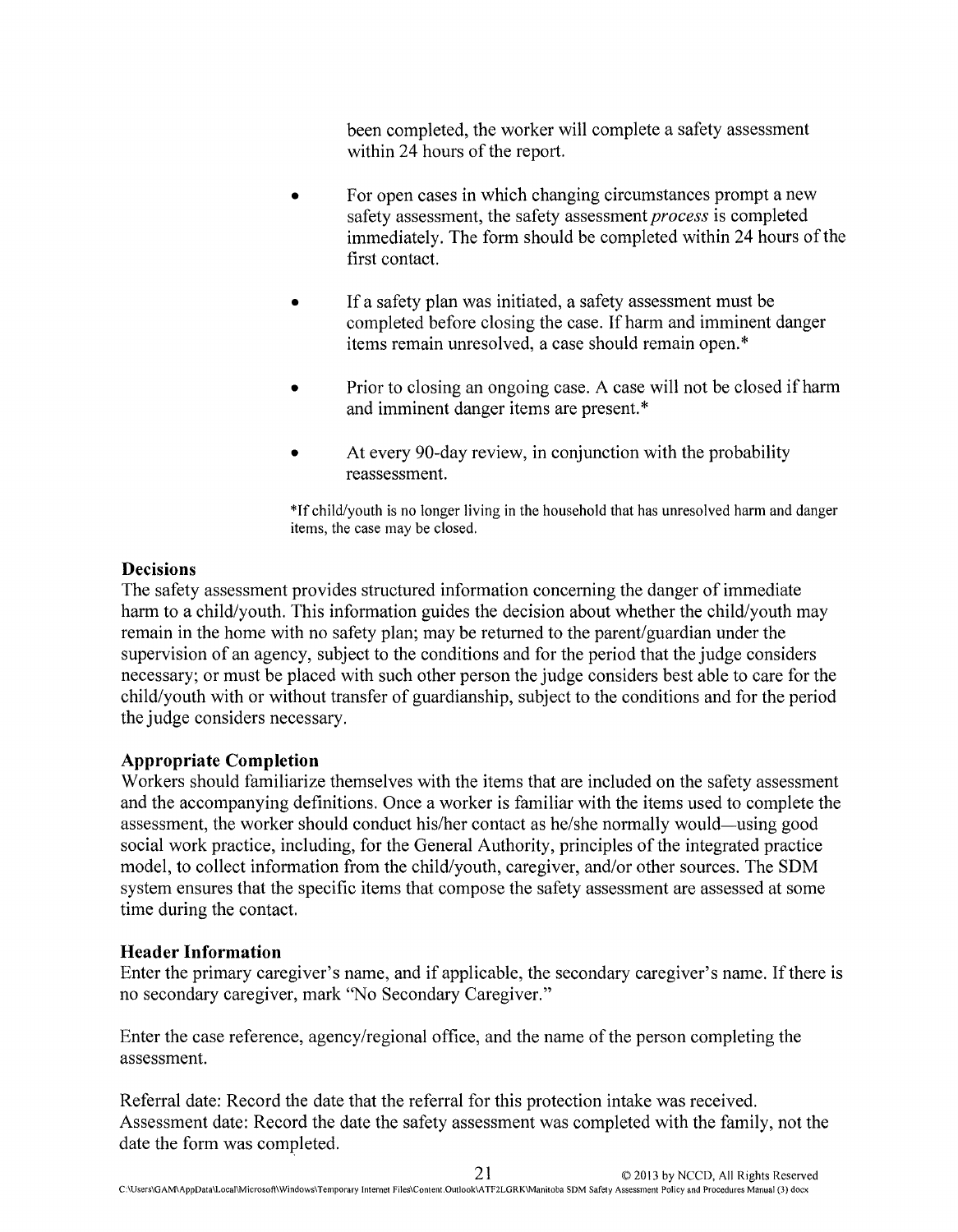Check the type of safety assessment, which will be one of the following.

• *Initial*. This should be completed during the first face-to-face contact with a household where there are allegations. However, if there are allegations in two households within a single report, there may be two initial safety assessments. The initial assessment is typically completed during the investigation.

However, an agency may begin to provide ongoing services with a family for whom a different agency completed the investigation but did not complete a safety assessment. In this case, the receiving agency will complete a safety assessment and this will be considered the initial safety assessment.

- *• Review.* A safety assessment completed on a second household where there are no allegations against that household is considered a review. New safety assessments must be completed whenever there are significant changes in family circumstances, changes in information known about the family, changes in the ability of safety plans to mitigate harm or danger items, OR if there are new allegations.
- *• Closing.* Completed when considering closing a case.

If the current investigation includes allegations in which a household member is an alleged perpetrator, mark yes. If there are no allegations in the household being assessed (for example, a non-resident parent who is being considered as a temporary placement resource), mark no.

Enter the name of each child/youth in the household. Indicate whether you observed and interviewed the child/youth in the course of completing this assessment.

## **Assessment**

If the worker is unable to interview/observe all children/youth and caregivers and to observe the living environment in one day, he/she should consult with his/her supervisor on appropriate actions and plan the next steps to be taken. If, following consultation, further contacts are deferred to the following day, complete the safety assessment based on what is known at the time of the decision, and commence any required action (e.g., apprehension or implementation of the safety plan, if harm and danger items are present).

If, following consultation, further contacts are deferred and subsequent information changes any harm and danger items, protective abilities, interventions, or safety decisions, complete a safety assessment review.

Indicate (mark) whether any child/youth vulnerabilities are present. Consider these vulnerabilities when reviewing harm and danger items. Note that these vulnerability issues provide a context for the safety assessment. The presence of one or more vulnerabilities does not automatically mean that the child/youth is unsafe.

The safety assessment consists of four sections.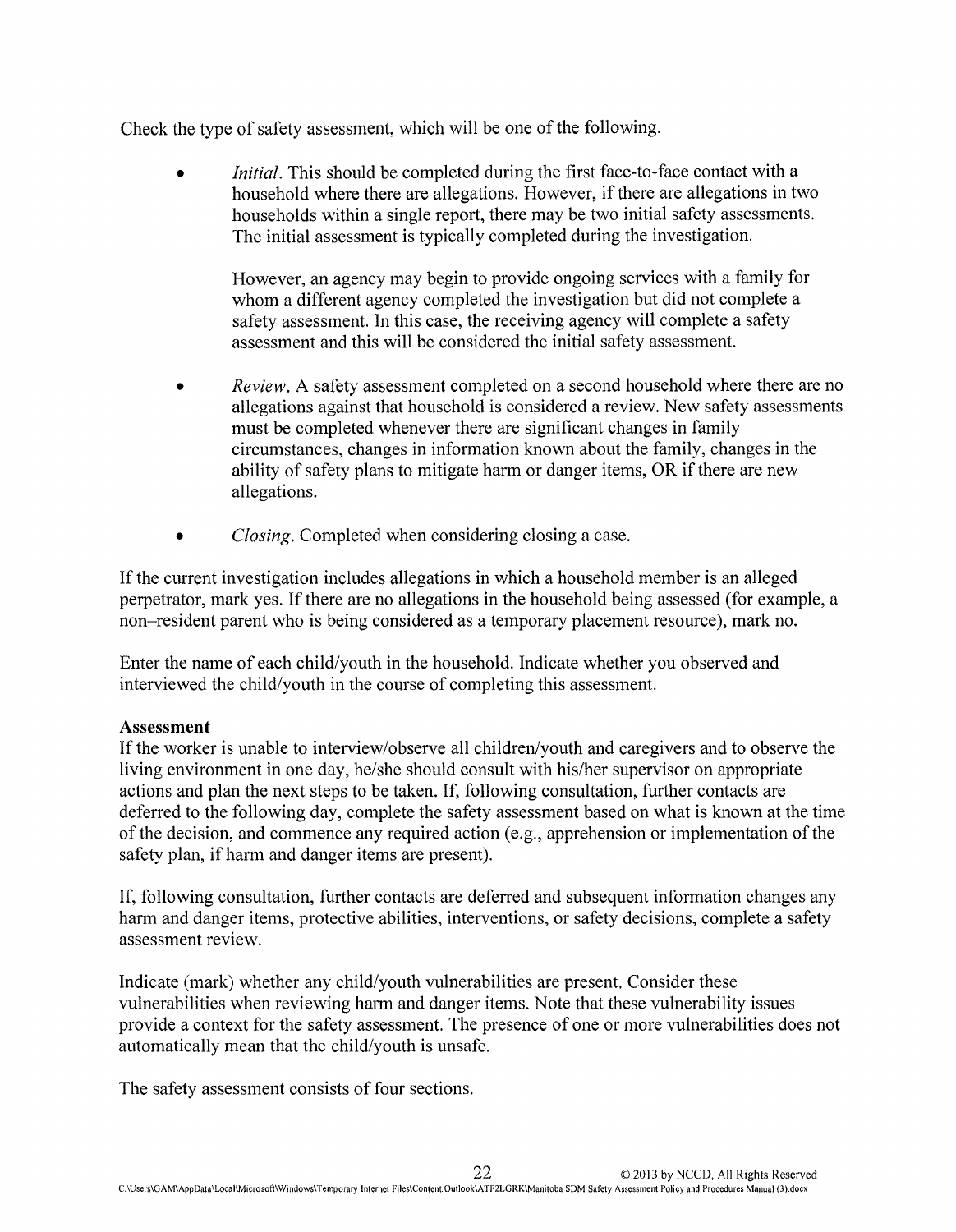#### **SECTION lA: IDENTIFICATION OF HARM AND IMMINENT DANGER**

This is a list of conditions that constitute harm or danger that must be assessed by every worker in every case. Because not every conceivable harm and danger can be anticipated or listed on a form, an "other" category permits a worker to indicate that some other circumstance creates harm or danger; that is, something other than the listed categories causes the worker to believe that the child/youth is in immediate danger of being harmed.

For this section, rely on information available at the time of the assessment. Workers should make every effort to obtain sufficient information to assess these items prior to terminating their contact. However, it is expected that not all facts about a case can be known immediately. Some information is inaccessible, and some may be deliberately hidden from the worker. Based on reasonable efforts to obtain information necessary to respond to each item, review each of the 12 harm and danger items and accompanying definitions. For each item, consider the most vulnerable child/youth. If the harm and danger is present, based on available information, mark that item yes. If the harm and danger is not present, mark that item no. If there are circumstances that the caseworker determines to be harm or danger and the circumstances are not described by one of the existing items, the worker should mark item 13, "other," and briefly describe the harm or danger. For any harm and danger item marked yes, a brief description of supporting observations and evidence must be provided in the space following the item. The description should include the observations by the worker that led to the yes identification.

For Authorities using safety mapping, harm and danger items correspond with the far-left column of the map. The map can be used to state the facts that support marking the item, in clear language that the family understands.

#### **SECTION lB: CURRENT PROTECTIVE ABILITIES**

This section is completed only if one or more harm and danger items were identified. Mark any of the listed current protective abilities that are present for any child/youth or caregiver. Consider information from the report; worker observations; interviews with the child/youth, caregivers, and collaterals; and review of records. For "other," consider any existing condition that does not fit within one of the listed categories but may support protective interventions for the harm and danger items identified in Section 1A. If any protective ability is marked as being present for any parent/caregiver, a brief description of supporting observations and evidence must be provided in the following space, specifying for which parent/caregiver the ability is present.

For Authorities using safety mapping, protective abilities are generally considered strengths when first observed and may become signs of safety when demonstrated over time. The map can be used to state the facts that support marking the item, in clear language that the family understands.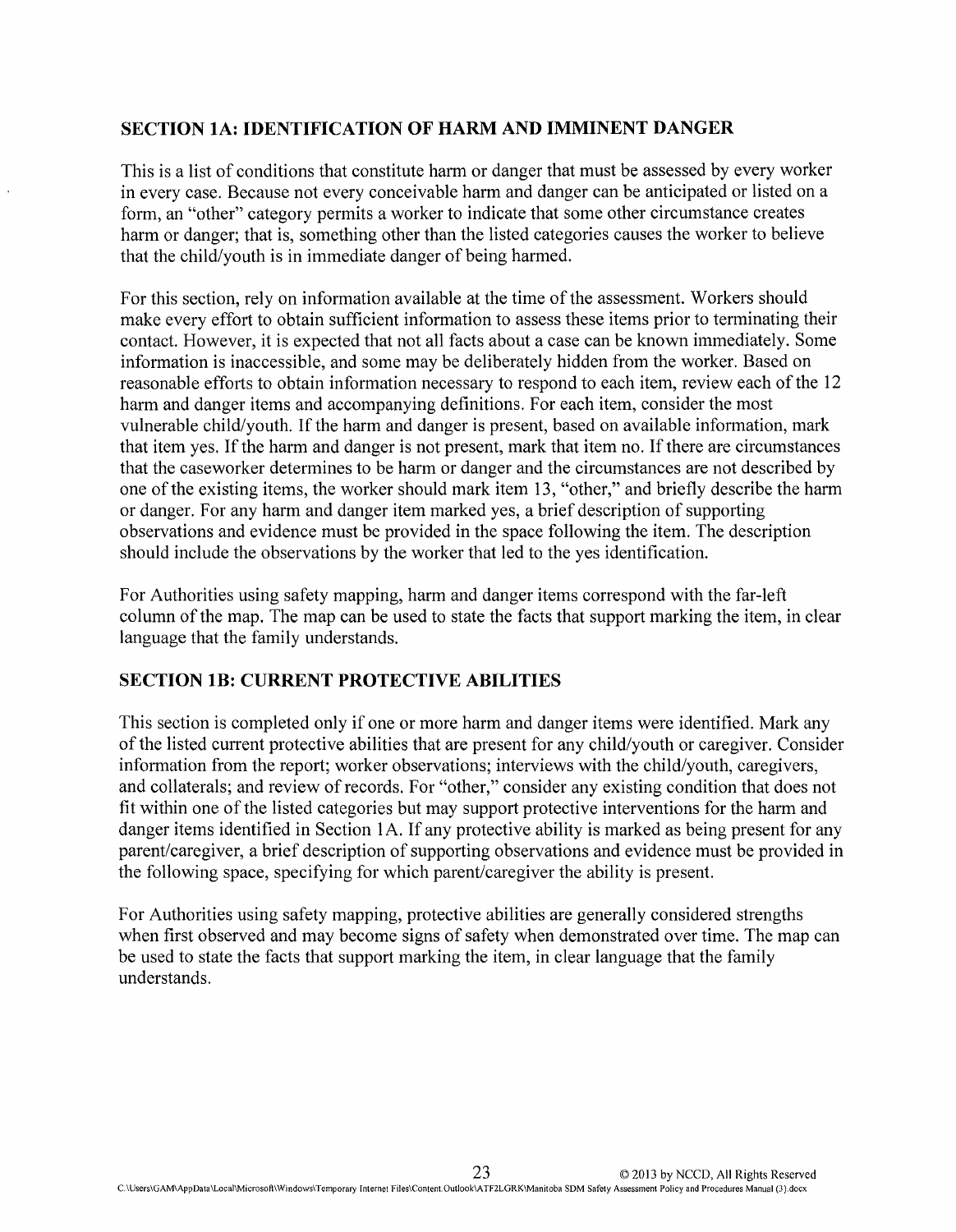#### **SECTION 2: SAFETY PLANNING INTERVENTIONS**

This section is completed only if one or more harm and danger items are identified. If one or more harm and danger items are present, it does not automatically follow that a child/youth must be placed. In many cases, it will be possible to initiate a safety plan that will mitigate the harm and danger sufficiently so that the child/youth may remain in the home while the investigation continues. Consider the relative severity of the harm and danger, the caregiver's protective abilities, and the vulnerability of the child/youth. In considering whether an in-home intervention may be successful, consider especially whether protective abilities 2,3, and 7 are present. If a caregiver does not have the capacity to participate, does not recognize the danger, or is unwilling to participate and engage with agencies, in-home interventions may not be successful in mitigating the danger and the safety of the child/youth in question.

The safety intervention list contains general categories of interventions rather than specific programs. There are two types of interventions: in-home safety plan interventions, which allow the child/youth to remain in the home, and placement interventions. When assessing the appropriateness of safety plan interventions, it is critical to review the assessed current protective abilities in Section lB. For example, if protective capacity 2 (a caregiver has the cognitive, physical, and emotional capacity to participate in a safety plan) is not marked, the rationale for implementing any safety plan interventions to keep the child/youth in the home must be clearly documented.

The worker should consider each potential category of safety plan interventions and determine whether that intervention is available and sufficient to mitigate the harm and danger and whether there is reason to believe the caregiver will follow through with a planned intervention. Simply because an intervention exists in the community does not mean it should be used in a particular situation. The worker may determine that even with an intervention, the child/youth would be unsafe, or the worker may determine that an intervention would be satisfactory but have reason to believe the caregiver would not follow through. The worker should keep in mind that any single intervention may be insufficient to mitigate the harm and danger, but a combination of interventions may provide adequate safety. Also keep in mind that the safety intervention is not the case plan-it is not intended to solve the household's problems or provide long-term answers. A safety plan permits a child/youth to remain home during the course of the investigation.

If one or more safety plan interventions will be implemented, mark each category that will be used. If an intervention will be implemented that does not fit in one of the categories, mark item 8 ("other") and briefly describe the intervention.

For Authorities using safety mapping, use the "What needs to happen next" section of the safety map to record details of the safety plan for each category that is/will be marked on the SDM safety assessment.

If one or more harm and danger items are identified and the worker determines that in-home safety plan interventions are unavailable, insufficient, or may not be used by the caregiver, the final option is to select one of the placement interventions. This may be a voluntary placement agreement, or the agency may place the child/youth in an out-of-home placement.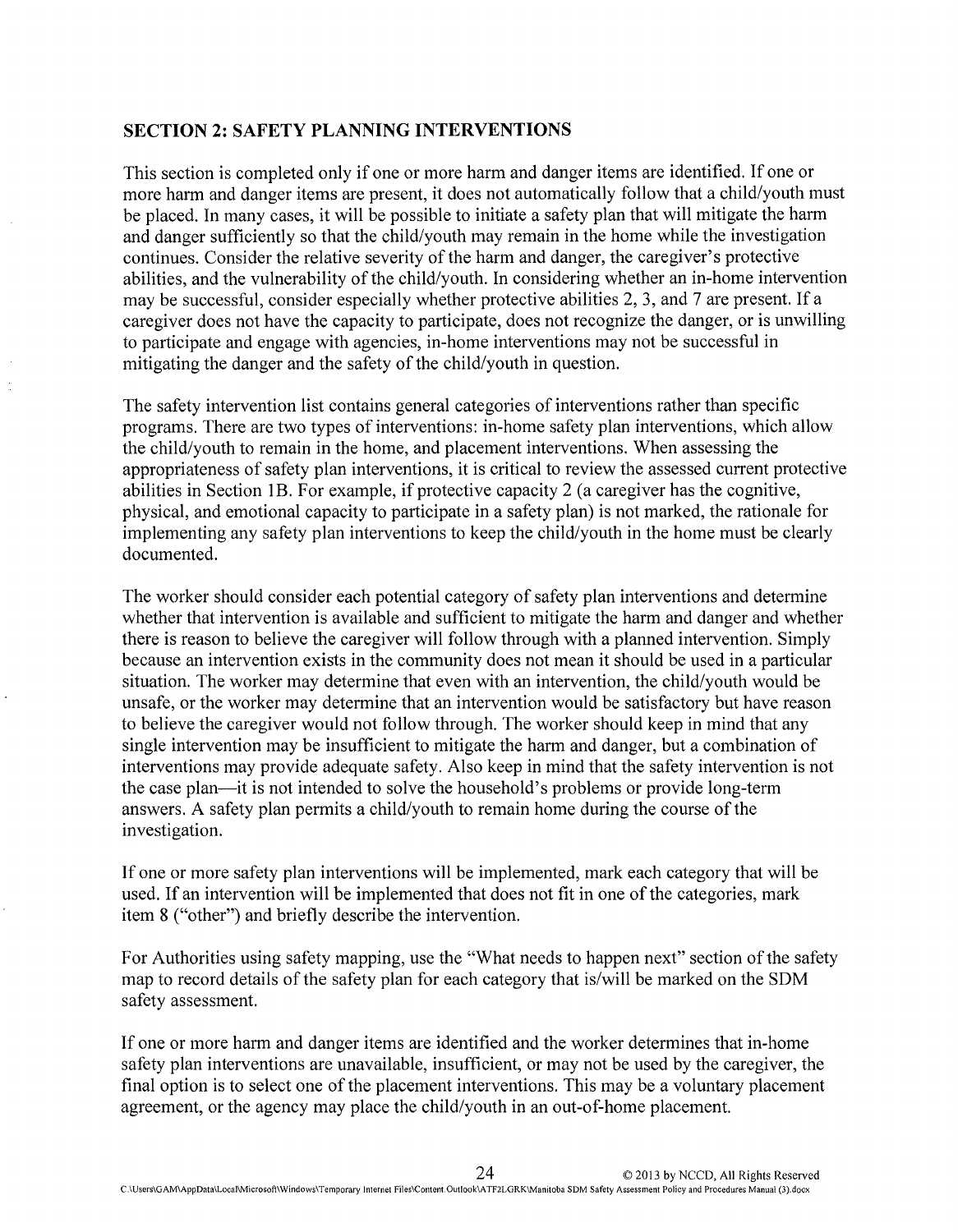- Placement intervention 9 should only be used in accordance with s. 14(1) to 14(6) of *The Child and Family Services Act,* C.C.S.M. c. C80.
- Placement intervention 10 is used only when a child/youth is in need of protection, as defined in s. 17(1): a child/youth is in need of protection where the life, health, or emotional well-being of the child/youth is endangered by the act or omission of a person.

## **SECTION 3: SAFETY DECISION**

In this section, the worker records the results of the safety assessment for all children/youth in the household. There are three choices:

- **1. Safe.** No harm and danger items were identified at this time. Based on currently available information, the child/youth is unlikely to be in immediate danger of harm.
- **2. Conditionally safe/safe with plan.** One or more harm and danger items are present. Without effective preventive services, the planned arrangement for the child/youth will be placement outside the home (e.g., kinship care, foster family, residential facility). Safety interventions have been initiated and the child/youth will remain with a protective caregiver as long as the safety interventions mitigate the harm and danger. A SAFETY PLAN IS REQUIRED FOR THE CHILD/YOUTH TO REMAIN IN THE HOME.
- **3. Unsafe.** One or more harm and danger items are present, and placement outside the home is the only protecting intervention possible. Without removal, the child/youth will likely be in danger of immediate or serious harm.

If the safety decision is the same for all children/youth in the household, mark one of the three safety decisions: "safe," "conditionally safe/safe with plan," or "unsafe." If no harm and danger items are identified, the decision for the household must be "safe." If any harm and danger item has been identified in the household, the decision for the household and for each child/youth who is a member of the household must be either "conditionally safe/safe with plan" or "unsafe." If all children/youth in the household have the same safety decision, mark the appropriate decision.

In some limited circumstances, it is possible that the worker will determine that safety planning interventions make it possible for one child/youth to remain in the home while another must be apprehended and placed in out-of-home care. If at least one child/youth has been apprehended and placed and other children/youth remain in the home, or the caregiver makes other arrangements per item 7 of the safety planning interventions above, a safety plan must be completed for all children/youth who will remain in the home. If some are unsafe or others are conditionally safe/safe with plan, list each child/youth in the **ChildIY outh Safety Decision** table and indicate the appropriate decision for the child/youth.